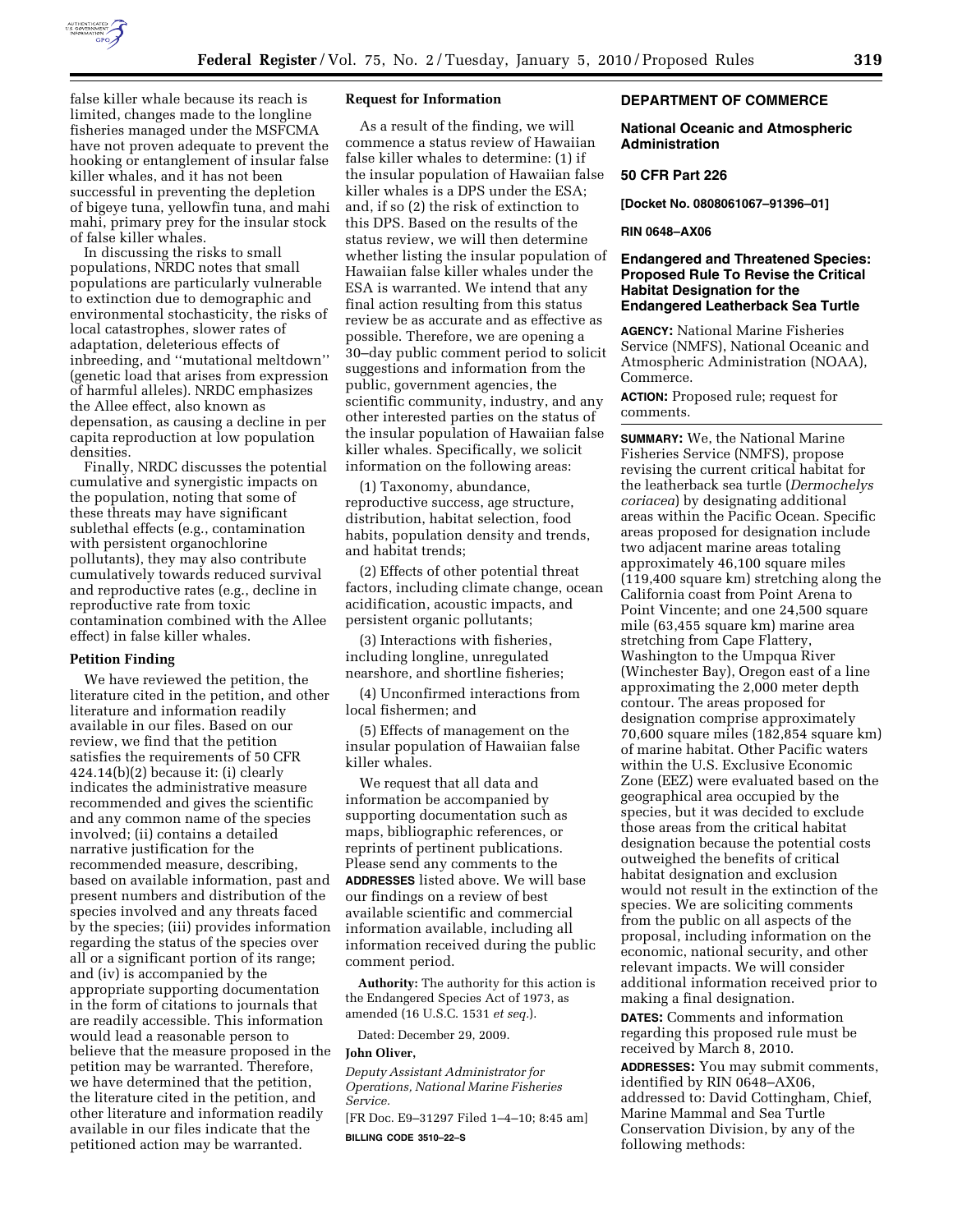• *Electronic Submissions:* Submit all electronic comments via the Federal eRulemaking Portal *http://www.regulations.gov.* 

• *Facsimile (fax):* 301–713–4060, Attn: David Cottingham.

• *Mail:* Chief, Marine Mammal and Sea Turtle Conservation Division, NMFS, Office of Protected Resources, 1315 East West Highway, Silver Spring, MD 20910.

*Instructions:* No comments will be posted for public viewing until after the comment period has closed. All comments received are a part of the public record and will generally be posted to *http://www.regulations.gov*  without change. NMFS may elect not to post comments that contain obscene or threatening content. All Personal Identifying Information (for example, name, address, etc.) voluntarily submitted by the commenter may be publicly accessible. Do not submit Confidential Business Information or otherwise sensitive or protected information.

NMFS will accept anonymous comments (enter N/A in the required fields, if you wish to remain anonymous). You may submit attachments to electronic comments in Microsoft Word, Excel, WordPerfect, or Adobe PDF file formats only. The proposed rule, list of references and supporting documents, including the biological report, economic report, IRFA analysis, and 4(b)(2) report, are also available electronically at *http:// www.nmfs.noaa.gov/pr/species/turtles/ leatherback.htm#documents.* 

**FOR FURTHER INFORMATION CONTACT:** Sara McNulty, NMFS, Office of Protected Resources, 301–713–2322; Elizabeth Petras, NMFS Southwest Region, 562– 980–3238; Steve Stone, NMFS Northwest Region, 503–231–2317.

# **SUPPLEMENTARY INFORMATION:**

#### **Background**

The leatherback sea turtle was listed as endangered throughout its range on June 2, 1970 (35 FR 8491). Pursuant to a joint agreement, the U.S. Fish and Wildlife Service (USFWS) has jurisdiction over sea turtles on the land and NMFS has jurisdiction over sea turtles in the marine environment. The USFWS initially designated critical habitat for leatherbacks on September 26, 1978 (43 FR 43688). The critical habitat area consists of a strip of land 0.2 miles (0.32 kilometers) wide (from mean high tide inland) at Sandy Point Beach on the western end of the island of St. Croix in the U.S. Virgin Islands. On March 23, 1979, NMFS designated the marine waters adjacent to Sandy

Point Beach as critical habitat from the hundred fathom (182.9 meters) curve shoreward to the level of mean high tide (44 FR 17710).

On October 2, 2007, we received a petition from the Center for Biological Diversity, Oceana, and Turtle Island Restoration Network (''Petitioners'') to revise the leatherback critical habitat designation. The Petitioners sought to revise the designation to include the area currently managed under the authority of the Magnuson-Stevens Fishery Conservation and Management Reauthorization Act to reduce leatherback interactions in the California/Oregon drift gillnet fishery targeting swordfish and thresher sharks. This area encompasses roughly 200,000 square miles (321,870 square km) of the U.S. EEZ from 45° N. latitude about 100 miles (160 km) south of the Washington/Oregon border southward to Point Sur, California and along a diagonal line due west of Point Conception, California, and west to 129° W. longitude. Under the current regulations implementing the Highly Migratory Species Fishery Management Plan, the use of large mesh drift gillnet gear is prohibited in this area from August 15th through November 15th (50 CFR 660.713).

On December 28, 2007, we announced our 90-day finding that the petition provided substantial scientific information indicating that the petitioned action may be warranted (72 FR 73745). We did not meet the statutory deadline of October 2, 2008 for deciding whether to proceed with a proposed designation and the Petitioners filed a lawsuit seeking to compel that decision. Per the settlement agreement, we agreed to submit this finding to the **Federal Register** by December 4, 2009. We were then granted an extension to submit this finding by December 31, 2009.

When initially evaluating the petition to designate critical habitat off the U.S. West Coast, we reviewed a variety of data sources to identify specific areas within and adjacent to the petitioned area that might warrant consideration as critical habitat. Due to the extensive movements of leatherback sea turtles throughout the U.S. West Coast within the U.S. EEZ, we determined that areas adjacent to the petitioned area should also be considered. Additionally, the petitioned area included waters outside the U.S. EEZ, however, joint NMFS and FWS regulations provide that areas outside of U.S. jurisdiction not be designated as critical habitat (50 CR 424.12(h)), so any areas outside of the U.S. EEZ were excluded from our analysis. Therefore, this CH analysis

evaluated approximately 292,600 square miles (757,833 square km) of Pacific waters within the U.S. West Coast EEZ.

We considered various alternatives to the critical habitat designation for the leatherback sea turtle. The alternative of not designating critical habitat for leatherbacks would impose no economic, national security, or other relevant impacts, but would not provide any conservation benefit to the species. This alternative was considered and rejected because such an approach does not meet the legal requirements of the ESA and would not provide for the conservation of the species. The alternative of designating all potential critical habitat areas (*i.e.,* no areas excluded) also was considered and rejected because, for a number of areas, the economic benefits of exclusion outweighed the benefits of inclusion, and we determined that exclusion of these areas would not significantly impede conservation or result in extinction of the species. The total estimated annualized economic impact associated with the designation of all potential critical habitat areas would be \$3.8 million to \$25.5 million (discounted at 7 percent) or \$3.5 million to \$25 million (discounted at 3 percent). An alternative to designating critical habitat within all of the areas considered for designation is the designation of critical habitat within a subset of those areas. Under section 4(b)(2) of the ESA, we must consider the economic impacts, impacts to national security, and other relevant impacts of designating any particular area as critical habitat. NMFS has the discretion to exclude an area from designation as critical habitat if the benefits of exclusion (*i.e.,* the impacts that would be avoided if an area were excluded from the designation) outweigh the benefits of designation (*i.e.,* the conservation benefits if an area were designated), so long as exclusion of the area will not result in extinction of the species. Exclusion under section 4(b)(2) of the ESA of one or more of the particular areas considered for designation would reduce the total impacts of designation. The determination of which particular areas and how many to exclude depends on NMFS' ESA 4(b)(2) analysis, which is conducted for each area and described in detail in the 4(b)(2) report. Under the preferred alternative, we propose to exclude 5 out of 8 areas considered. The total estimated economic impact associated with this proposed rule is \$3.1 million to \$20.4 million (discounted at 7 percent) or \$2.8 million to \$20 million (discounted at 3 percent).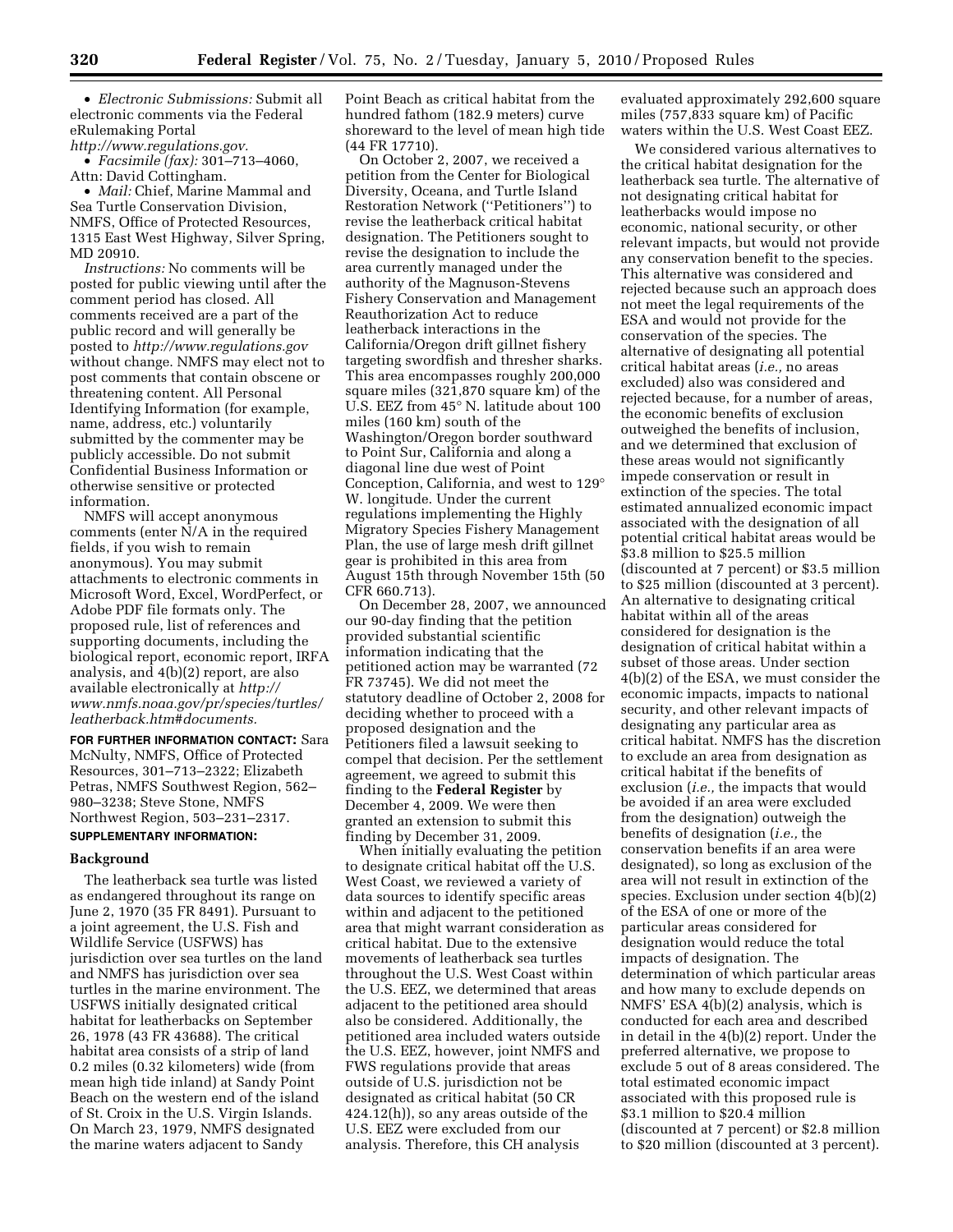We believe that the exclusion of these areas would not significantly impede conservation or result in the extinction of the leatherback sea turtle. We selected this alternative because it would result in a critical habitat designation that provides for the conservation of the species while reducing the economic impacts on entities. This alternative also meets ESA and joint NMFS and USFWS regulations concerning critical habitat.

## **Leatherback Natural History**

The leatherback is the sole remaining member of the taxonomic family Dermochelyidae. All other extant sea turtles belong to the family Cheloniidae. Leatherbacks are the largest marine turtle, with a curved carapace length (CCL) often exceeding 150 cm and front flippers that can span 270 cm (NMFS and USFWS, 1998). The leatherback's slightly flexible, rubber-like carapace is distinguishable from other sea turtles that have carapaces with bony plates covered with horny scutes. In adults, the carapace consists mainly of tough, oil-saturated connective tissue raised into seven prominent ridges and tapered to a blunt point posteriorly. The carapace and plastron are barrel-shaped and streamlined. Leatherbacks display several unique physiological and behavioral traits that enable this species to inhabit cold water, unlike other chelonid species. These include a countercurrent circulatory system (Greer *et al.,* 1973), a thick layer of insulating fat (Goff and Lien, 1988; Davenport *et al.,* 1990), gigantothermy (Paladino *et al.,* 1990), and the ability to elevate body temperature through increased metabolic activity (Southwood *et al.,*  2005; Bostrom and Jones, 2007). These adaptations enable leatherbacks to extend their geographic range farther than other species of sea turtles.

The leatherback life cycle is broken into several stages: (1) Egg/hatchling; (2) post-hatchling; (3) juvenile; (4) subadult; and (5) adult. There is still uncertainty regarding the age at first reproduction. The most recent study, based on skeletochronological data from scleral ossicles, suggests that leatherbacks in the western North Atlantic may not reach maturity until 29 years of age (Avens *et al.,* 2009), which is longer than earlier estimates (Pritchard and Trebbau, 1984: 2–3 years; Rhodin, 1985: 3–6 years; Zug and Parham, 1996: 13–14 years for females; Dutton *et al.,* 2005: 12–14 years for leatherbacks nesting in the U.S. Virgin Islands). The average size of reproductively active females is generally 150–162 cm CCL for Atlantic, western Pacific, and Indian Ocean

populations, and 140–150 cm CCL for eastern Pacific populations (Hirth *et al.,*  1993; Starbird and Suarez, 1994; Benson *et al.,* 2007a; Benson *et al.,* 2007d). However, females as small as 105–125 cm CCL have been observed nesting at various sites (Stewart *et al.,* 2007). Rhodin *et al.* (1996) speculated that extreme rapid growth may be possible in leatherbacks due to a mechanism that allows fast penetration of vascular canals into the fast growing cartilaginous matrix of their bones. Whether the vascularized cartilage in leatherbacks serves to facilitate rapid growth, or some other physiological function, has not yet been determined.

Female leatherbacks typically nest on sandy, tropical beaches at intervals of 2 to 4 years (McDonald and Dutton, 1996; Garcia and Sarti, 2000; Spotila *et al.,*  2000). Females lay clutches of approximately 100 eggs several times during a nesting season, typically at 8– 12 day intervals. Female leatherbacks appear to exhibit more variable nesting site fidelity than cheloniids and may nest at more than one beach in a single season (Eckert *et al.,* 1989a; Keinath and Musick, 1993; Steyermark *et al.,* 1996; Dutton *et al.,* 2005). This nesting behavior has been observed in the western Pacific Ocean; one female nesting on Jamursba-Medi, Indonesia was observed nesting approximately 30 km east on Wermon, Indonesia a few weeks later (S. Benson, NMFS, April 2006, pers. comm.).

A comparison of sex ratios between Atlantic and some Pacific nesting populations suggests that Pacific populations may be more female biased (Binckley *et al.,* 1998) than Atlantic populations (Godfrey *et al.,* 1996; Turtle Expert Working Group, 2007). However, caution is necessary when making basin-wide comparisons because only one study was conducted in the Pacific (Binckley *et al.,* 1998) and sex ratios may vary by beach or even clutch. Chevalier *et al.* (1999) compared temperature-dependent sex determination patterns between the Atlantic (French Guiana) and the Pacific (Playa Grande, Costa Rica) and found that the range of temperatures producing both sexes was significantly narrower for the Atlantic population.

Reliable estimates of survival and mortality at different life history stages are not easily obtained. The annual mortality for leatherbacks that nested at Playa Grande, Costa Rica, was estimated to be 34.6 percent in 1993–1994 and 34.0 percent in 1994–1995 (Spotila *et al.,* 2000). Leatherbacks nesting in French Guiana and St. Croix had estimated annual survival rates of 91 percent (Rivalan *et al.,* 2005b) and 89

percent (Dutton *et al.,* 2005) respectively. For the St. Croix population, the average annual juvenile survival rate was estimated to be approximately 63 percent, and the total survival rate from hatchling to first year of reproduction for a female was estimated to be between 0.4 and 2 percent, given an assumed age at first reproduction between 9 and 13 years (Eguchi *et al.,* 2006). Spotila *et al.* (1996) estimated first year survival rates for leatherbacks at 6.25 percent. Individual female leatherbacks have been observed to reproduce as long as 25 years (Hughes, 1996; D. Dutton, Ocean Planet Research, Inc., August 2009, pers. comm.). The data suggest that leatherbacks follow a life history strategy similar to many other long-lived species that delay age of maturity, have low and variable survival in the egg and juvenile stages, and have relatively high and constant annual survival in the subadult and adult life stages (Spotila *et al.,* 1996; 2000; Crouse, 1999; Heppell *et al.,* 1999; 2003; Chaloupka, 2002).

Leatherbacks have the most extensive range of any living reptile and have been reported circumglobally throughout the oceans of the world (Marquez, 1990; NMFS and USFWS, 1998). Leatherbacks can forage in the cold temperate regions of the oceans, occurring at latitudes as high as 71° N. and 47° S.; however, nesting is confined to tropical and subtropical latitudes. In the Pacific Ocean, significant nesting aggregations occur primarily in Mexico, Costa Rica, Indonesia, the Solomon Islands, and Papua New Guinea. In the Atlantic Ocean, significant leatherback nesting aggregations have been documented on the west coast of Africa, from Guinea-Bissau south to Angola, with dense aggregations in Gabon. In the wider Caribbean Sea, leatherback nesting is broadly distributed across 36 countries or territories with major nesting colonies (≤ 1,000 females nesting annually) in Trinidad, French Guiana, and Suriname (Dow *et al.,* 2007). In the Indian Ocean, nesting aggregations are reported in South Africa, India and Sri Lanka. Leatherbacks have not been reported to nest in the Mediterranean Sea.

Migratory routes of leatherbacks are not entirely known. However, recent satellite telemetry studies have documented transoceanic migrations between nesting beaches and foraging areas in the Atlantic and Pacific Ocean basins (Ferraroli *et al.,* 2004; Hays *et al.,*  2004; James *et al.,* 2005; Eckert, 2006; Eckert *et al.,* 2006; Benson *et al.,* 2007a). In a single year, a leatherback may swim more than 10,000 kilometers (Eckert, 2006; Eckert *et al.,* 2006). Leatherbacks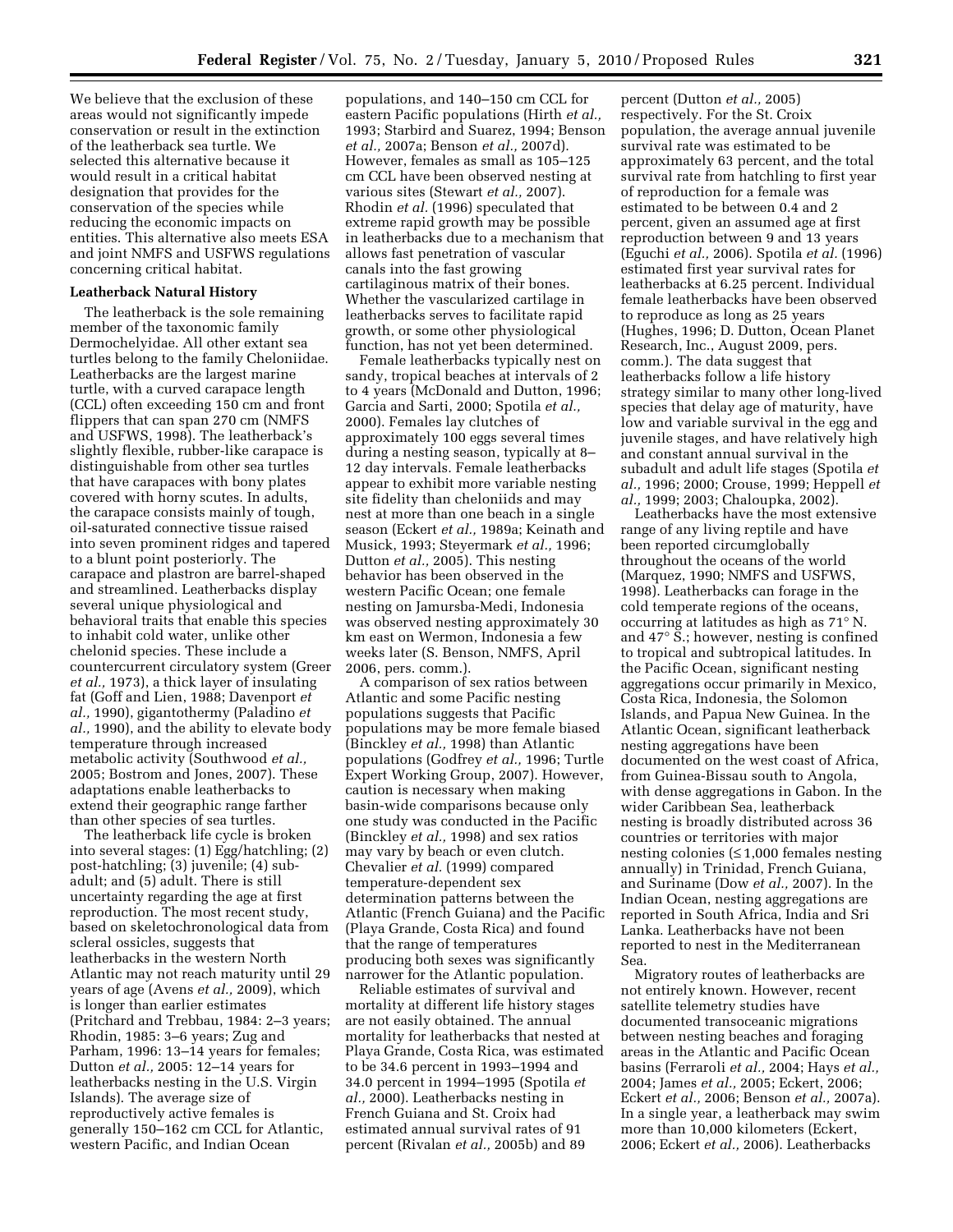nesting in Central America and Mexico migrate thousands of miles into tropical and temperate waters of the South Pacific (Eckert and Sarti, 1997). After nesting, females from Jamursba-Medi, Indonesia, make long-distance migrations across the equator either to the eastern North Pacific, westward to the Sulawasi and Sulu and South China Seas, or northward to the Sea of Japan (Benson *et al.,* 2007a). One turtle tagged after nesting in July at Jamursba-Medi arrived in waters off Oregon in August (Benson *et al.,* 2007a) coincident with seasonal maxima aggregations of jellyfish (Shenker, 1984; Suchman and Brodeur, 2005). Other studies similarly indicate that leatherbacks arrive along the Pacific coast of North America during the summer and fall months, when large aggregations of jellyfish form (Bowlby, 1994; Starbird *et al.,* 1993; Benson *et al.,* 2007b; Graham, 2009). Leatherbacks primarily forage on cnidarians (jellyfish and siphonophores) and, to a lesser extent, tunicates (pyrosomas and salps) (NMFS and USFWS, 1998). Largely pelagic, leatherbacks forage widely in temperate waters and exploit convergence zones and upwelling areas in the open ocean along continental margins and in archipelagic waters (Morreale *et al.,*  1994; Eckert, 1998; 1999).

### **Critical Habitat**

Section 4(b)(2) of the ESA requires NMFS to designate critical habitat for threatened and endangered species ''on the basis of the best scientific data available and after taking into consideration the economic impact, the impact on national security, and any other relevant impact, of specifying any particular area as critical habitat.'' This section also grants the Secretary of Commerce (Secretary) discretion to exclude any area from critical habitat if he determines ''the benefits of such exclusion outweigh the benefits of specifying such area as part of the critical habitat.'' The Secretary's discretion is limited, as he may not exclude areas that ''will result in the extinction of the species.''

The ESA defines critical habitat under section  $3(5)(A)$  as: "(i) The specific areas within the geographical area occupied by the species, at the time it is listed \* \* \*, on which are found those physical or biological features (I) essential to the conservation of the species and (II) which may require special management considerations or protection; and (ii) specific areas outside the geographical area occupied by the species at the time it is listed \* \* \* upon a determination by the

Secretary that such areas are essential for the conservation of the species.''

If critical habitat is designated, section 7 of the ESA requires Federal agencies to ensure they do not fund, authorize, or carry out any actions that will destroy or adversely modify that habitat. This requirement is additional to the section 7 requirement that Federal agencies ensure their actions do not jeopardize the continued existence of listed species.

## **Methods and Criteria Used To Identify Critical Habitat**

In the following sections, we describe the relevant definitions and requirements in the ESA, our implementing regulations, and the key information and criteria used to prepare this proposed critical habitat designation. In accordance with section 4(b)(2) of the ESA and our implementing regulations (50 CFR 423.12(a)), this proposed rule is based on the best scientific information available.

To assist with the revision of leatherback critical habitat, we convened a critical habitat review team (CHRT) consisting of biologists from NMFS Headquarters, the Southwest and Northwest Regional Offices, and the Southwest and Northwest Fisheries Science Centers. The CHRT members had experience and expertise on leatherback biology, distribution and abundance of the species along the U.S. West Coast as it relates to oceanography, consultations and management, and/or the critical habitat designation process. The CHRT used the best available scientific data and their best professional judgment to: (1) Verify the geographical area occupied by the leatherbacks at the time of listing; (2) identify the physical and biological features essential to the conservation of the species that may require special management considerations or protection; (3) identify specific areas within the occupied area containing those essential physical and biological features; (4) evaluate the conservation value of each specific area; and (5) identify activities that may affect any designated critical habitat. The CHRT's evaluation and conclusions are described in detail in the following sections.

## **Physical or Biological Features Essential for Conservation**

Joint NMFS and USFWS regulations (50 CFR 424.12(b)) state that in determining what areas are critical habitat, the agencies ''shall consider those physical and biological features that are essential to the conservation of

a given species and that may require special management considerations or protection.'' Features to consider may include, but are not limited to: ''(1) Space for individual and population growth, and for normal behavior; (2) Food, water, air, light, minerals, or other nutritional or physiological requirements; (3) Cover or shelter; (4) Sites for breeding, reproduction, rearing of offspring, germination, or seed dispersal; and generally; (5) Habitats that are protected from disturbance or are representative of the historic geographical and ecological distributions of a species.'' The regulations also require agencies to ''focus on the principle biological or physical constituent elements'' (hereafter referred to as ''Primary Constituent Elements'' or PCEs) within the specific areas considered for designation, which may include, but are not limited to, the following: spawning sites, feeding sites, water quality or quantity, geological formation, and tide.

The northeastern Pacific Ocean is a highly variable environment where the habitat upon which leatherbacks and other marine species depend can change rapidly. Although some relatively permanent features are present, transient oceanographic features, such as eddies or fronts, are strong drivers of ecological interactions. The major current of the region is the southwardflowing California Current, which is the eastern boundary current within the North Pacific Ocean (Huyer, 1983; Hickey, 1979; 1998). The California Current is subject to significant variations in seasonal (Barber and Smith, 1981; Hutchings *et al.,* 1995; Castelao *et al.,* 2006), inter-annual (*e.g.*  El Niño: Barber and Chavez, 1983), and decadal (*e.g.* Pacific Decadal Oscillation (PDO) cycles: McGowan *et al.,* 1998; 2003) time scales, adding variability to local productivity resulting from upwelling (Longhurst, 1996).

Wind-driven coastal upwelling drives primary productivity within waters off the U.S. West Coast. As nutrient-rich water comes to the surface, phytoplankton blooms occur and are transported offshore. Productivity dissipates as upwelled waters move offshore (away from regions of upwelling) and phytoplankton deplete available nutrients (Thomas and Strub, 2001). Episodic intrusions of offshore, nutrient depleted water and offshore movement of nutrient-rich water occur throughout the year. The characteristics of coastal upwelling vary over the extent of the California Current, with upwelling north of Cape Blanco (∼42.8° N.) confined to a narrower band than upwelling farther south (Huyer, 1983;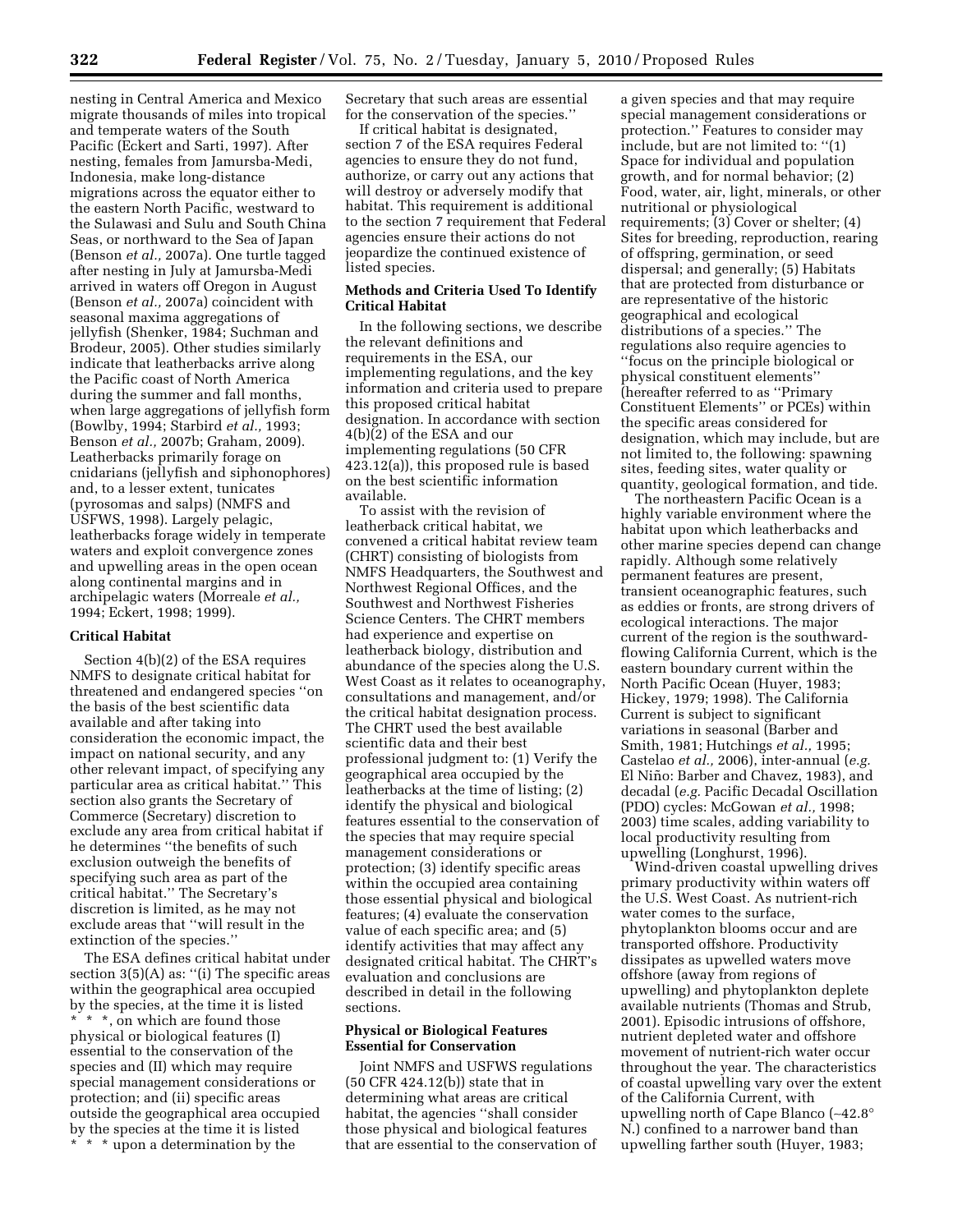Brodeur *et al.,* 2004). Seasonally, upwelling begins earlier and lasts longer in the southern California Current. The peak time of sea turtle sightings (July-September) in neritic waters corresponds to the period when intermittent relaxation of upwelling causes sea surface temperatures to increase to their warmest annual levels. During these relaxation events, there is less mixing of nutrient rich upwelled waters and greater retention of these waters near the coast.

Eddy and frontal features are also critical elements of regional productivity. The interaction of the California Current and topographic features, such as banks, canyons, and other submerged features, as well as shoreline features, such as Cape Blanco, result in the formation of eddies, jets, and squirts (Barth *et al.,* 2000). The most prominent regional eddy is the Juan de Fuca Eddy, which develops offshore of northern Washington at the mouth of the Strait of Juan de Fuca as a result of wind-driven current interaction with the continental slope (Hickey and Banas, 2003). The eddy is persistent from the spring through the fall and delivers nutrient-rich waters to the surface (Freeland and Denman, 1982; Hickey and Banas, 2003). Where eddy features interact with coastal waters, oceanic fronts are often found. Off Oregon and Washington, these frontal features tend to reoccur in the same places, such as near Cape Blanco in Oregon or off Vancouver Island and the coast of Washington (Freeland and Denman, 1982).

Leatherbacks are often described as a pelagic species; however, it is becoming increasingly evident that they aggregate in productive coastal areas to forage on preferred jellyfish prey (scyphomedusae) (Houghton *et al.,*  2006; Benson *et al.,* 2007b; Witt *et al.,*  2007). While their range spans the entire Pacific, occupation of the California Current is highly seasonal. Most of our current knowledge of leatherback turtle use of the California Current comes from recent and ongoing telemetry studies, aerial surveys, and ship-based research conducted primarily in the nearshore areas off central California. The telemetry work has documented trans-Pacific migrations between the western tropical Pacific and the California Current; however, it is difficult to define specific migratory corridors.

There is likely an important temporal component to the arrival and departure of leatherbacks to and from key nearshore foraging areas. Current research has shown that leatherbacks clearly target the dense aggregations of brown sea nettle (*Chrysaora fuscescens)* 

that occur near the central California coast and north through Washington during summer and fall (Peterson *et al.,*  2006; Harvey *et al.,* 2006; Benson *et al.,*  2006; 2008). Leatherbacks have also been observed foraging on other scyphomedusae in this area, particularly moon jellies (*Aurelia labiata)* (Eisenberg and Frazier, 1983; S. Benson, NMFS, September 2007, pers. comm.). The CHRT hypothesized that leatherbacks are primarily transiting through offshore areas to get to these dense nearshore aggregations of scyphomedusae, and that the boundary between primary coastal foraging habitat and the offshore areas may vary seasonally and interannually with changing oceanographic conditions. In some years, the primary foraging habitat may be poor, or oceanographic features may deter migration into the nearshore habitat (Benson *et al.,* 2007c), resulting in a more diffuse or offshore leatherback distribution.

Although jellyfish blooms are seasonally and regionally predictable, their fine-scale local distribution is patchy and dependent upon oceanographic conditions. Some descriptive studies have been conducted on the distribution of scyphomedusae along the west coast of North America; however, much more information is needed to characterize the temporal variability from seasonal patterns to long-term climate-linked variations. Moreover, it is ultimately the benthic polyp stages that contribute to seasonal and annual population variation of the adult medusae, and little information exists on their populations in open coastal systems, including the California Current upwelling system (W.M. Graham, University of South Alabama, September 2009, pers. comm.). Graham *et al.* (2001) found that jellyfish tend to collect along boundaries: mesoscale oceanic fronts, local circulation patterns, thermoclines, haloclines, etc., and that scyphomedusae (specifically *C. fuscescens*) are closely linked to the physical structure of the water column and the dynamics of upwelling-related circulations. An important example is the Columbia River plume which can act to aggregate and retain jellyfish in the northern California Current (Shenker, 1984). These hydrographic features can be persistent or recurrent (seasonally) in space and time (Castelao *et al.,* 2006).

Prey concentrating forces may also be fixed in space and time associated with geomorphologic features (*e.g.*  headlands, capes, seamounts, and canyons). Upwelling shadows (*e.g.*  north Monterey Bay) are areas of sustained high productivity (Graham

and Largier, 1997) and these areas are favorable for leatherback prey (Graham, 1994; Benson *et al.,* 2007b). Features such as the Monterey Bay upwelling shadow often persist longer than other coastal fronts of similar length scale (Graham, 1993). *C. fuscescens* are highly abundant north of Cape Blanco off the Oregon Coast (Suchman and Brodeur, 2005; Reese, 2005) where leatherback occurrence has been documented from sighting records and telemetry studies (Bowlby, 1994; Benson *et al.,* 2007a; 2007c). Reese (2005) found that *A. labiata* was frequently abundant south of Cape Blanco, off the coast of Crescent City, CA (∼42° N). Reese (2005) also described areas of persistent jellyfish abundance north and south of Cape Blanco and farther north along the Oregon coast inshore of Heceta Bank (∼44° N), all inshore of the 100m isobath line. The abundance of jellyfish close to shore may be enhanced by their need for substrate during the benthic stage of their lifecycle (Suchman and Brodeur, 2005). Jellyfish are largest and most abundant in coastal waters of California, Oregon, and Washington during late summer-early fall months (Shenker, 1984; Suchman and Brodeur, 2005; Graham, 2009), which overlaps with the time when turtles are most frequently sighted near Monterey Bay (Starbird, 1993; Benson *et al.,* 2007b) and in Oregon and Washington waters (Bowlby, 1994).

There is evidence that preyconcentrating hydrographic features can be influenced by El Nino and other climate forcing. Survey data has shown a poleward and offshore re-distribution of *C. fuscescens* during El Nino events (Lenarz *et al.,* 1995). However, it is likely that the reliable availability of prey associated with fixed or recurrent physical features is the reason for the leatherbacks trans-Pacific migration from Western Pacific nesting beaches and their presence in neritic west coast waters during summer and fall.

Jellyfish, and to a lesser extent tunicates (pyrosomas and salps), have a low nutritive value per unit biomass, although the nutritional value of the entire organism can be quite high in the case of large scyphomedusae (Doyle *et al.,* 2007). Davenport and Balazs (1991) debated the hypothesis that the source of nutrients for leatherbacks may be from the stomach contents of the prey, rather than from the medusae and tunicates themselves. Leatherbacks consuming *C. fuscescens* might also ingest additional prey items found in the stomach contents of this jellyfish (Suchman *et al.,* 2008). Regardless, leatherbacks must eat a massive amount of jellyfish per day, approximately 20–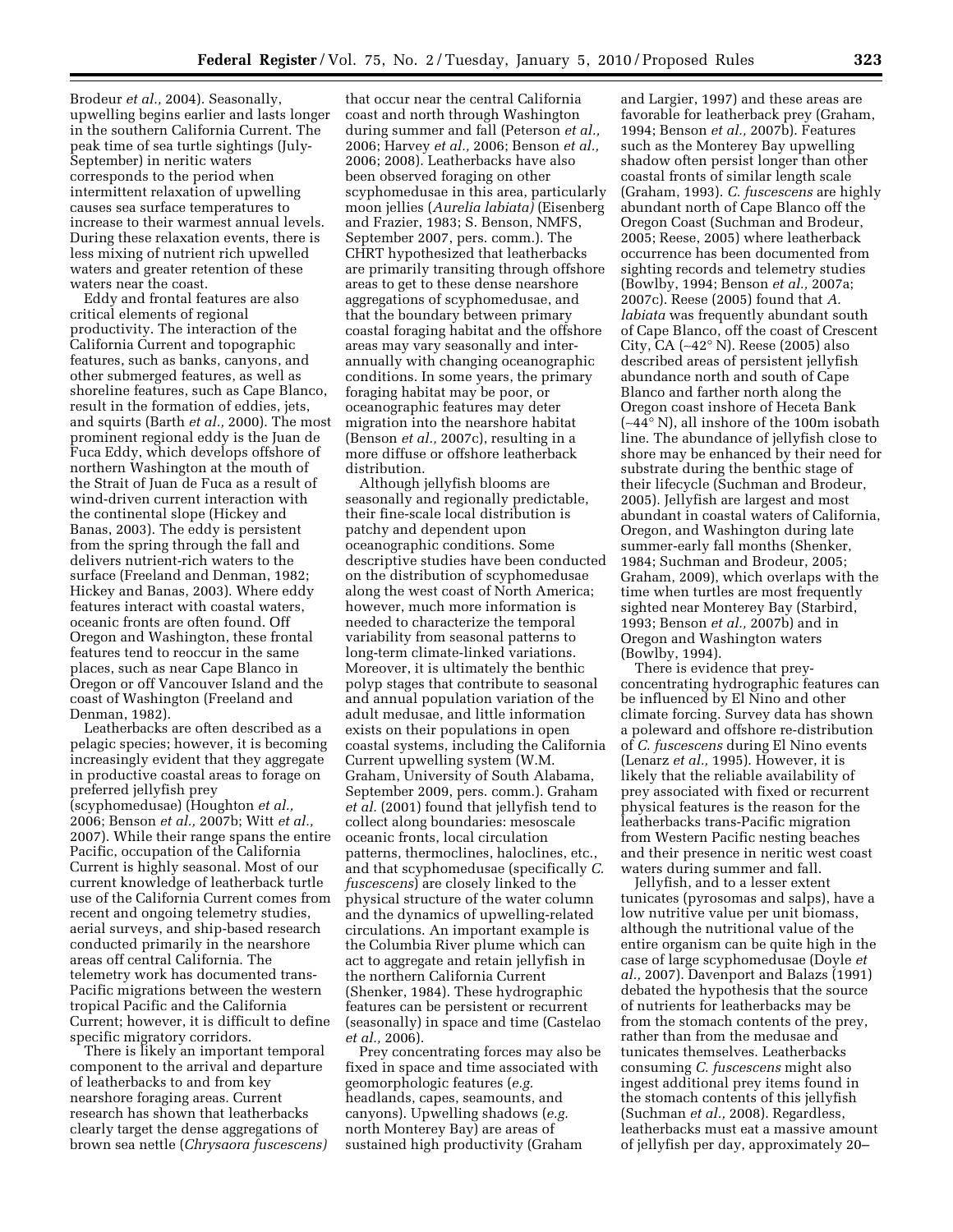30 percent of their body weight compared to cheloniids, which eat approximately 2–3 percent of their body weight (Davenport and Balazs, 1991). It has been estimated that an adult leatherback would need to eat about 50 large jellyfish (equivalent to approximately 200 liters) per day to maintain its nutritional needs (Bjorndal, 1997). Leatherbacks have been observed at or near the surface consuming *C. fuscescens* within upwelling shadows or oceanographic retention areas within neritic waters off central California (Benson *et al.,* 2003; 2007b); however, satellite-linked time-depth recorders suggest foraging can also occur at deeper offshore waters of the U.S. West Coast (S. Benson, NMFS, February 2006, pers. comm.). Leatherbacks likely select *C. fuscescens* as prey over other scyphomedusae species in neritic central California waters because *C. fuscescens* is larger and more nutritionally beneficial than other available scyphomedusae species (Graham, 2009). The CHRT considered areas as primary foraging habitat if they contain great densities of *C. fuscescens;*  secondary foraging habitat if they contain *A. labiata* and some scattered C. fuscescens; and tertiary foraging habitat if they contain only scattered *A. labiata.* 

Although leatherbacks are capable of deep diving (Lutcavage and Lutz, 1997; Hays *et al.,* 2004), the majority of their time is spent at or near the surface. Depth profiles developed for four leatherbacks tagged and tracked from Monterey Bay in 2000 and 2001 (using satellite-linked dive recorders) showed that most dives were to depths of less than 100 meters and leatherbacks spent most of their time shallower than 80 meters. Dutton (NMFS, January 2004, pers. comm.) estimated that leatherbacks spend 75–90 percent of their time at depths of less than 80 meters based on preliminary data analysis. Within neritic central California waters, leatherbacks spend approximately 50 percent of their time at or within one meter of the surface while foraging and over 75 percent of their time within the upper five meters of the water column (Benson *et al.,*  2007b). Leatherback turtles also appear to spend almost the entire dive time traveling to and from maximum depth, suggesting that efficient transit of the water column is of paramount importance (Eckert *et al.,* 1989b). Leatherbacks have been observed periodically resting on the surface, presumably to replenish oxygen stores after repeated dives (Harvey *et al.,* 2006; Benson *et al.,* 2007b).

## *Primary Constituent Elements (PCEs)*

Based on the aforementioned information, the CHRT identified two PCEs essential for the conservation of leatherbacks in marine waters off the U.S. West Coast: (1) Occurrence of prey species, primarily scyphomedusae of the order Semaeostomeae (*Chrysaora, Aurelia, Phacellophora,* and *Cyanea*) of sufficient condition, distribution, diversity, and abundance to support individual as well as population growth, reproduction, and development; (2) Migratory pathway conditions to allow for safe and timely passage and access to/from/within high use foraging areas.

When evaluating the second identified PCE, migratory pathway conditions or passage, the CHRT considered the type of activities that could affect or impede the passage of a leatherback turtle. After reviewing several potential types of impediments, the CHRT determined that only permanent or long-term structures that alter the habitat would be considered as having potential effects on passage. Given this determination, the CHRT did not consider fishing gear or vessel traffic as potential threats to passage.

The CHRT considered a third PCE water quality to support normal growth, development, viability, and health. This PCE would encompass bioaccumulation of contaminants and pollutants in prey and subsequent accumulation in leatherbacks as well as direct ingestion and contact with contaminants and pollutants. The CHRT eliminated this option because knowledge on how water quality affects scyphomedusae was lacking, and, where data were available, the CHRT believed prey condition, distribution, diversity, and abundance would encompass water quality considerations regarding bioaccumulation. The CHRT also felt that direct ingestion and contact with contaminants and pollutants would be encompassed in a direct effects analysis for the listed species. We encourage public comment on the exclusion of water quality as a PCE (*see* **ADDRESSES**).

## **Geographical Area Occupied and Specific Areas**

One of the first steps in the critical habitat revision process was to define the geographical area occupied by the species at the time of listing. As described above, leatherbacks are distributed circumglobally throughout the oceans of the world, and along the U.S. West Coast (including the petitioned area) within the U.S. EEZ. The CHRT reviewed a variety of data sources to identify specific areas within and adjacent to the petitioned area that

contain one or more PCE requiring special management considerations or protection. Information reviewed included: turtle distribution data from nearshore aerial surveys (Peterson *et al.,*  2006; Benson *et al.,* 2006; 2007b; 2008; NMFS unpublished data); offshore ship sightings and fishery bycatch records (Bowlby, 1994; Starbird *et al.,* 1993; Bonnell and Ford, 2001; NMFS SWR Observer Program, unpublished data); satellite telemetry data (Benson *et al.,*  2007a; 2007c; 2008; 2009; NMFS unpublished data); distribution and abundance information on the preferred prey of leatherbacks (Peterson *et al.,*  2006; Harvey *et al.,* 2006; Benson *et al.,*  2006; 2008); bathymetry (Benson *et al.,*  2006; 2008); and regional oceanographic patterns along the U.S. West Coast (Parrish *et al.,* 1983; Shenker, 1984; Graham, 1994; Suchman and Brodeur, 2005; Benson *et al.,* 2007b).

Joint NMFS and FWS regulations provide that areas outside of U.S. jurisdiction not be designated as critical habitat (50 CR 424.12(h)), so any areas outside of the U.S. EEZ were excluded from our analysis. Thus, the occupied geographic area under consideration for this designation was limited to areas along the U.S. West Coast within the U.S. EEZ from the Washington/Canada border to the California/Mexico border.

The CHRT recognized that leatherback habitat use appears to vary seasonally and spatially. The boundaries chosen to define each specific area represent the CHRT's best estimate of where these turtles transition from foraging to migrating or where prey composition or abundances change. Most leatherback sightings occur in marine waters within the neritic zone. The species may pursue prey as far as the extent of mean lower low water (S. Benson, NMFS, September 2000, unpublished) so the CHRT considered this as the shoreward extent of distribution in those specific areas with documented nearshore distribution.

The following paragraphs describe each specific area (shown on Figure 1) and summarize the data used to determine that each area is occupied by leatherbacks:

*Area 1:* Nearshore area from Point Arena (peninsula where the Point Arena Lighthouse is located) to Point Sur California and offshore to the 200 meter isobath. The specific boundaries are the area bounded by Point Sur (36°18′22″ N./121°54′9″ W.) then north along the shoreline following the line of mean lower low water to Point Arena, California (38°57′14″ N./123°44′26″ W.) then west to 38°57′14″ N./123°56′44″ W. then south along the 200 meter isobath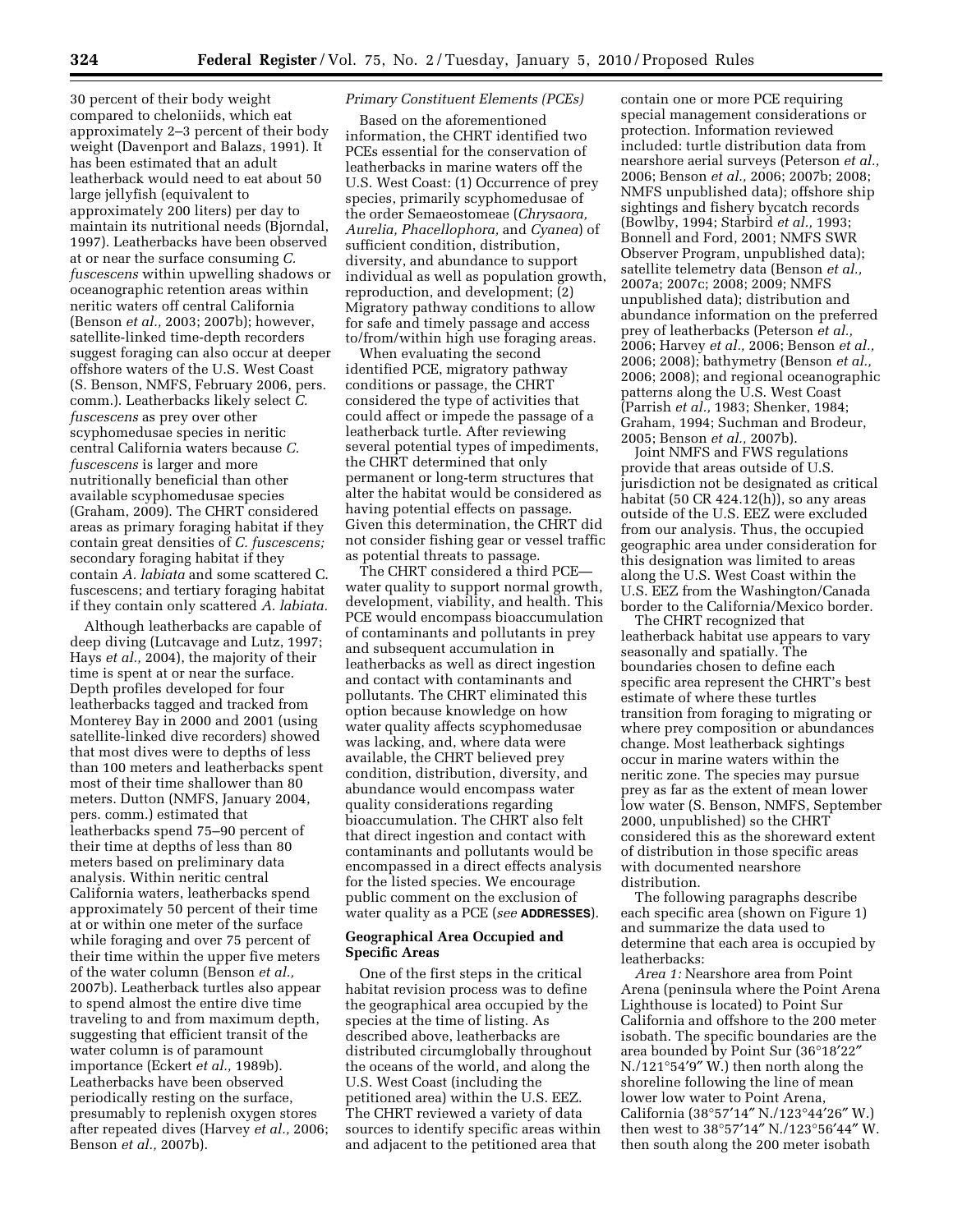to 36°18′22″ N./122°4′13″ W. then east to the point of origin at Point Sur. Leatherback presence is based on aerial surveys, shipboard sightings, and telemetry studies. This area is a principal California foraging area (Benson *et al.,* 2007b) with high densities of primary prey species *C. fuscescens* occurring here seasonally from April to November (Graham, 1994).

*Area 2:* Nearshore area from Cape Flattery, Washington, to Umpqua River (Winchester Bay), Oregon and offshore to a line approximating the 2000 meter isobath. The specific boundaries are the area bounded by Winchester Bay, Oregon (at the tip of the south jetty) north along the shoreline following the line of mean lower low water to Cape Flattery, Washington (48°23′10″ N./ 124°43′32″ W.) then north to the U.S./ Canada boundary at 48°29′38″ N./ 124°43′32″ W. then west and south along the line of the U.S. EEZ to 47°57′38″ N./126°22′54″ W. then south along a line approximating the 2,000 meter isobath that passes through points at 47°39′55″ N./126°13′28″ W., 45°20′16″ N./125°21′ W. to 43°40′8″ N./125°17′ W. then east to the point of origin at Winchester Bay. Leatherback presence is based on aerial surveys, shipboard surveys, fishery interaction data, and telemetry studies. This area is the principal Oregon/Washington foraging area and includes important habitat associated with Heceta Bank, Oregon. The greatest densities of a primary prey species *C. fuscescens* occur north of Cape Blanco, Oregon and in shallow inner shelf waters (Suchman and Brodeur, 2005).

*Area 3:* Nearshore area south of Area 2 from Umpqua River (Winchester Bay), Oregon, to Point Arena, California, shoreward of a line approximating the 2000 meter isobath. This line runs from 43°40′ N./125°17′ W. through 43°24′10″ N./125°16′ W., 42°39′3″ N./125°7′37″ W., 42°24′49″ N./125°0′13″ W., 42°3′17″ N./125°9′51″ W., 40°49′38″ N./ 124°49′29″ W., 40°23′33″ N./124°46′32″ W., to 38°57′14″ N./123°56′44″ W. then east to Point Arena. Leatherback

presence is based on aerial survey data. This area includes major upwelling centers between Cape Blanco, Oregon and Cape Mendocino, California and is characterized by cold sea surface temperatures (<13° C) and great densities of the prey species *A. labiata.*  Although leatherback use is limited, this area could experience greater use during warm water episodes such as an El Nino event.

*Area 4:* Offshore area west and adjacent to Area 2 (see above). Includes waters west to a line from 47°57′38″ N./  $126^{\circ}22^{\prime}54^{\prime\prime}$  W. southwest to  $43^{\circ}40^{\prime}8^{\prime\prime}$  N./ 129°1′30″ W. Leatherback presence is based on aerial surveys. This area is used primarily as a region of passage to/ from Areas 2 and 5 (see below) although prey species are present and it is used as a secondary foraging area. This area contains large numbers of *A. labiata* and some *C. fuscescens,* with greater densities of *C. fuscescens* found east of Area 4 in Area 2.

*Area 5:* Offshore area south and adjacent to Area 4 and west and adjacent to the northern portion of Area 3 (see above). This area includes all waters north of a line consistent with the California/Oregon border and west to the boundary of the U.S. EEZ. Leatherback presence is based on aerial surveys, telemetry studies, and fishery interaction data. This area includes prey species within primary offshore foraging habitat and passage to Areas 2, 3 and 4 (see above).

*Area 6:* Offshore area south and adjacent to Area 5 and west and adjacent to the southern portion of Area 3 (see above) offshore to a line connecting 42° N./129° W. and 38°57′14″ N./126°22′55″ W. Leatherback presence is based on aerial surveys, telemetry studies, and fishery interaction data. This area includes prey species within secondary foraging habitat west of Cape Mendocino and passage between Area 5 (see above) and Area 7 (see below).

*Area 7:* Nearshore area from Point Arena, California, to Point Vicente, California (35°44′30″ N./118°24′44″ W.),

exclusive of Area 1 (see above) and offshore to a line connecting 38°57′14″ N./126°22′55″ W. and 33°44′30″ N./ 121°53′41″ W. This area includes waters surrounding the northern Santa Barbara Channel Islands (San Miguel, Santa Rosa, Santa Cruz, and Anacapa Islands). Leatherback presence is based on aerial surveys, telemetry studies, and fishery interaction data. This area includes prey species within secondary foraging areas characterized by ocean frontal zones west of the continental shelf that are occupied by aggregations of *A. labiata*  and lower densities of *C. fuscescens.*  The frontal zones are created by a series of quasi-permanent, retentive eddies or meanders, associated with offshoreflowing squirts and jets anchored at coastal promontories between Point Reyes and Point Sur, which create linkages between nearshore waters of Area 1 and offshore waters of the California Current. Telemetry data indicate that this area is commonly utilized by leatherbacks, particularly when jellyfish availability in Area 1 is poor. This area also provides passage to/ from foraging habitat in Areas 1, 5, and 6 (see above), often through the northern Santa Barbara Channel Islands during the spring and early summer months.

*Area 8:* Extreme offshore area west and adjacent to Areas 6 and 7 from the California/Oregon border then south of Area 7, including areas closer to the coast, along the U.S. EEZ to the U.S./ Mexico border. The western and southern borders of Area 8 are the U.S. EEZ. This area includes waters surrounding the southern Santa Barbara Channel Islands (San Nicholas, Santa Barbara, Catalina, and San Clemente Islands). Leatherback presence is based on aerial surveys, telemetry studies, and fishery interaction data. This area includes prey species within tertiary foraging habitat characterized by warm, low salinity offshore waters and passage to/from foraging habitat in Areas 1, 5, 6, and 7 (see above). **BILLING CODE 3510–22–P**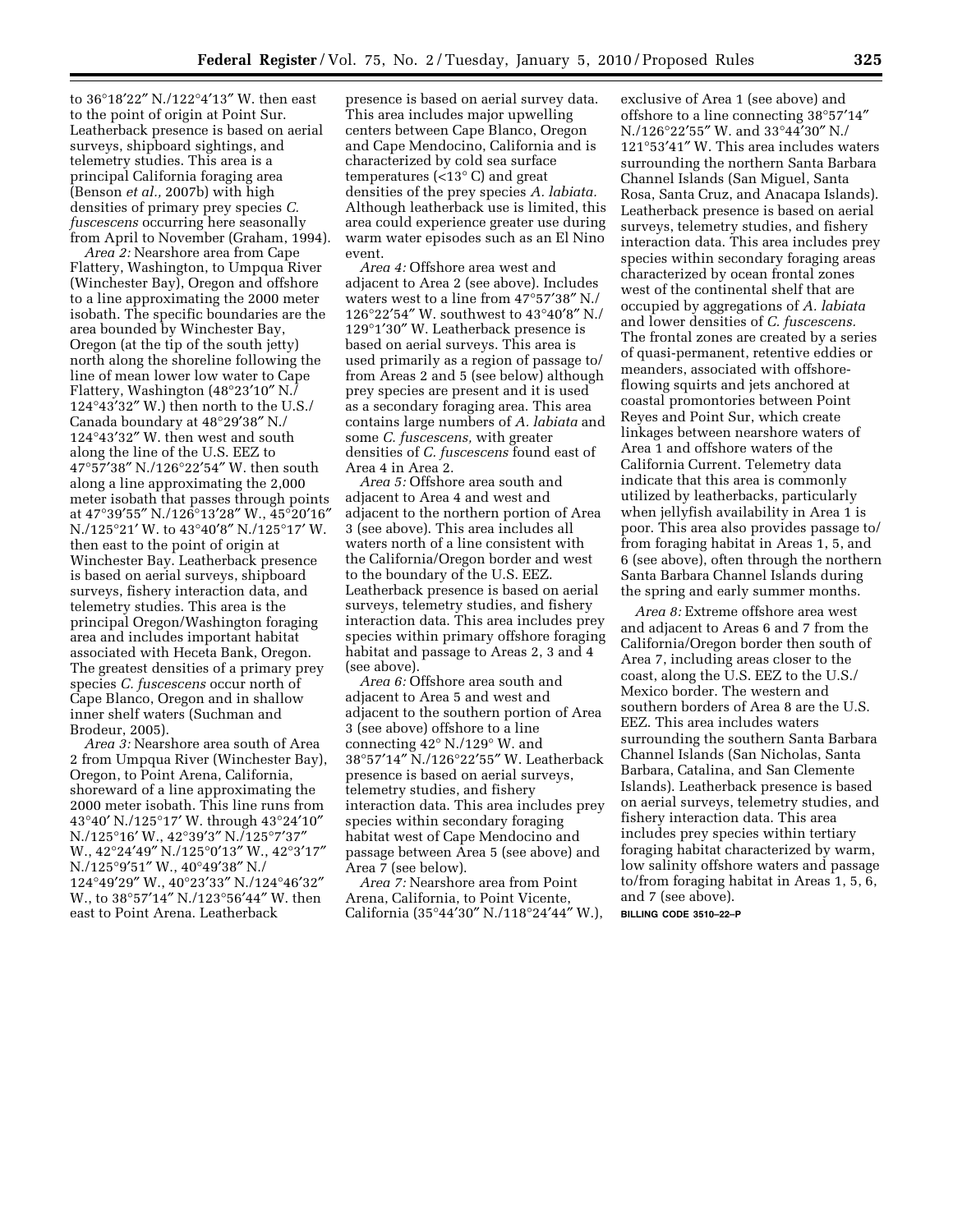

**Figure 1.** Specific Areas Considered and the Petitioned Area

#### **BILLING CODE 3510–22–C**

## **Unoccupied Areas**

Section 3(5)(A)(ii) of the ESA authorizes designation of ''specific areas outside the geographical areas occupied by the species at the time it is listed'' if those areas are determined to be essential to the conservation of the species. Joint NMFS and USFWS regulations (50 CFR 424.12(e)) emphasize that the agency shall designate as critical habitat areas outside the geographical area presently occupied by a species only when a

designation limited to its present range would be inadequate to ensure the conservation of the species. At the present time we have not identified additional specific areas outside the geographic area occupied by leatherbacks that may be essential for the conservation of the species.

## **Special Management Considerations or Protections**

An occupied area may be designated as critical habitat if it contains physical and biological features that ''may

require special management considerations or protection.'' Joint NMFS and USFWS regulations (50 CFR 424.02(j)) define ''special management considerations or protection'' to mean ''any methods or procedures useful in protecting physical and biological features of the environment for the conservation of listed species.'' The CHRT identified a number of activities that may threaten the identified PCEs, as impacts to the PCEs also impact the physical and biological features. The CHRT grouped these activities into eight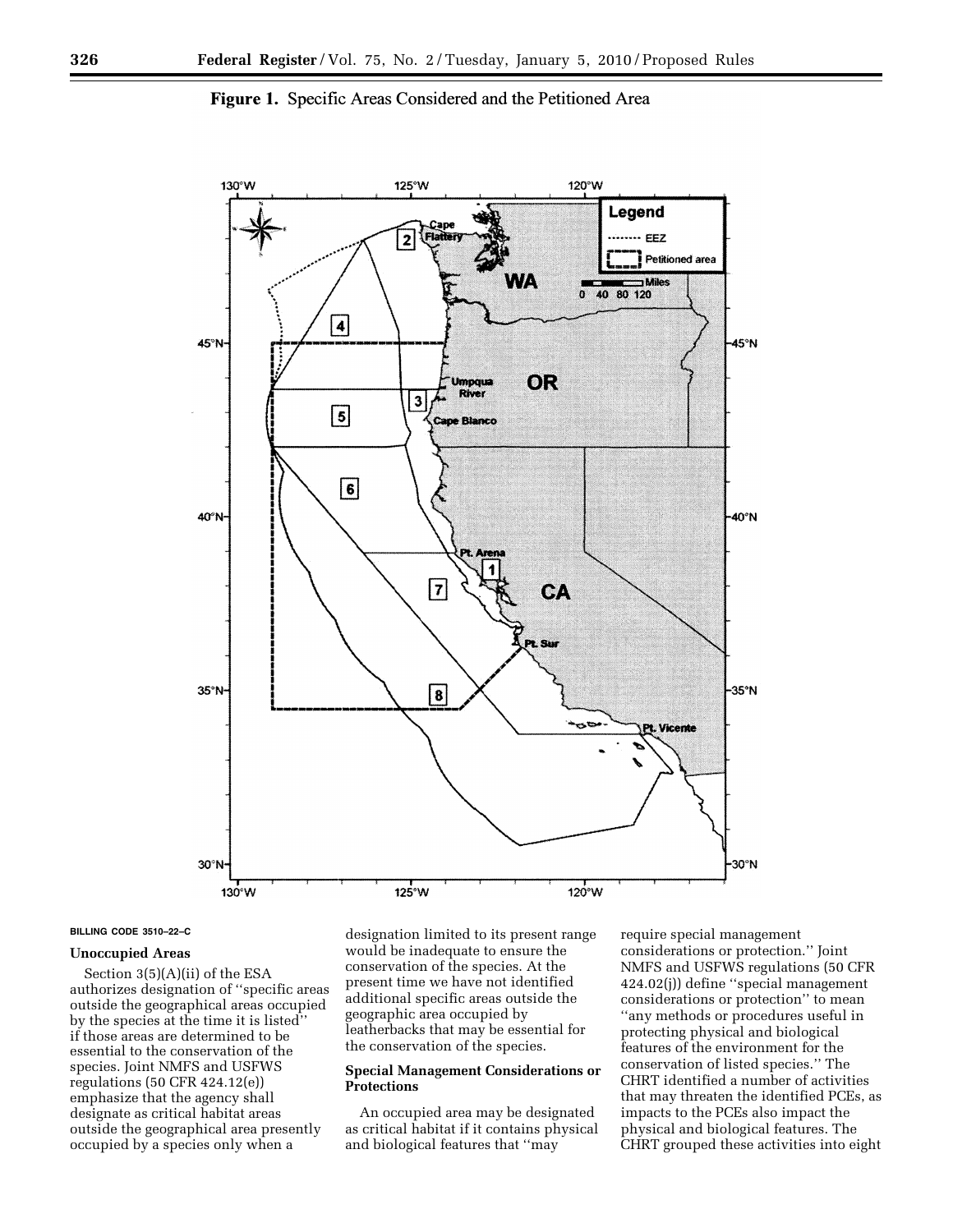activity types: Pollution from point sources (*e.g.* National Pollution Discharge Elimination System (NPDES)); runoff from agricultural pesticide use; oil spills; power plants; aquaculture; desalination plants; tidal energy or wave energy projects; and liquid natural gas (LNG) projects. All of these activities have the potential to affect the PCEs by altering prey abundance, prey contamination levels, and free passage between and within specific areas (Table 1). Some of these activities may also have the potential to impact PCEs positively (*e.g.*  infrastructure for aquaculture may provide substrate and habitat for the benthic polyp stages of medusae).

The CHRT initially considered impacts to PCE's from potential offshore wind energy projects, but due to lack of data and uncertainty regarding the potential for offshore wind energy projects off the U.S. West Coast, they did not have enough information to fully evaluate costs and effects of wind projects alongside the analysis on tidal energy and wave energy projects. Therefore, the CHRT recommended that we exclude wind energy from this analysis and solicit public comment on this issue (*see* **ADDRESSES**).

The CHRT also considered impacts to PCE's from commercial fishing

activities, but ultimately determined that commercial fisheries would not impact PCE's. When considering the prey PCE, the CHRT looked at potential fisheries that would target jellyfish, but no such fishery was anticipated, within the evaluated areas, in the foreseeable future. The bycatch of jellyfish in existing commercial fisheries was also considered, but it was determined that the level of bycatch was limited. When considering impacts to the passage PCE, the team considered whether fishing gear could be considered an impediment to the passage of leatherbacks to and from their foraging areas, and if the presence of that gear altered the habitat. It was determined that only permanent or long-term structures would be considered for their potential to affect habitat and the passage PCE. Additionally, the direct take of the species in fishing gear is more appropriately considered under the jeopardy standard in ESA section 7 consultations. Therefore, the CHRT recommended that we exclude commercial fishing activities from our analysis and solicit public comment on this issue (*see* **ADDRESSES**).

The CHRT also considered ocean acidification (and myriad contributing activities) as possibly affecting the prey PCE. The Class Scyphozoa, which

includes *C. fuscescens* and *A. labiata,*  has calcium sulfate hemihydrate statoliths, which may be affected by acidification. Winans and Purcell (in review) found no pH effect on production of new medusae (ephyrae); statoliths were not decreased in number, but were smaller in low pH. Iglesias-Rodriquez *et al.* (2008) found increases in biogenic calcification in phytoplankton with increased  $CO<sub>2</sub>$ using methods they argued were more realistic than those used in previous studies that showed decreased calcification with increasing  $PCO<sub>2</sub>$ . Attrill *et al.* (2007) suggested that lower pH in parts of the North Sea opened an ecological niche leading to an increase in jellyfish abundance. Yet, Richardson and Gibbons (2008) repeated and expanded the work of Attrill *et al.*  (2007) and found no correlation between ocean acidification and scyphomedusae abundance. Given equivocal or sparse data, the CHRT recommended that we exclude ocean acidification and the contributing activities from our analysis and solicit public comment on this issue (*see*  **ADDRESSES**).

TABLE 1—SUMMARY OF OCCUPIED SPECIFIC AREAS, SURFACE AREA COVERED, THE PCES PRESENT, AND ACTIVITIES THAT MAY AFFECT THE PCES WITHIN EACH AREA SUCH THAT SPECIAL MANAGEMENT CONSIDERATIONS OR PRO-TECTION MAY BE REQUIRED

| Specific area | Est. area (sq. mi)       | PCE(s) present                          | Activities                                                                                                                           |  |
|---------------|--------------------------|-----------------------------------------|--------------------------------------------------------------------------------------------------------------------------------------|--|
|               |                          | 4,700 (12,173 sq. km)    Prey, Passage  | Prey-point pollution, pesticides, oil spills, power<br>plants, desalination plants, tidal wave/energy<br>projects, aquaculture.      |  |
|               |                          |                                         | Passage—oil spills, tidal wave/energy projects, aqua-<br>culture.                                                                    |  |
|               |                          |                                         | Prey-point pollution, pesticides, oil spills.<br>Passage-oil spills.                                                                 |  |
|               |                          |                                         | Prey-point pollution, pesticides, oil spills, tidal wave/<br>energy projects, LNG.                                                   |  |
|               |                          |                                         | Passage—oil spills, tidal wave/energy projects.                                                                                      |  |
|               |                          | 30,000 (77,700 sq. km)    Prey, Passage | Prey-oil spills.<br>Passage-oil spills.                                                                                              |  |
|               |                          | 24,500 (63,455 sq. km)    Prey, Passage | Prey-oil spills.                                                                                                                     |  |
|               |                          |                                         | Passage-oil spills.                                                                                                                  |  |
|               |                          | 34,200 (88,578 sq. km)    Prey, Passage | Prey-oil spills.                                                                                                                     |  |
|               |                          |                                         | Passage-oil spills.                                                                                                                  |  |
|               |                          |                                         | Prey-point pollution, pesticides, oil spills, power<br>plants, desalination plants, tidal wave/energy<br>projects, LNG, aquaculture. |  |
|               |                          |                                         | Passage—oil spills, tidal wave/energy projects, aqua-<br>culture.                                                                    |  |
|               | 117,000 (303,030 sq. km) | Prey, Passage                           | Prey— oil spills, LNG, aguaculture.                                                                                                  |  |
|               |                          |                                         | Passage-oil spills, aquaculture.                                                                                                     |  |

# **Military Areas Ineligible for Designation**

Recent amendments to the ESA preclude the Secretary from designating military lands as critical habitat if those lands are subject to an Integrated Natural Resource Management Plan (INRMP) under the Sikes Act and the

Secretary certifies in writing that the plan benefits the listed species (Section 4(a)(3), Pub. L. 108–136). We are not aware of any INRMPs in the areas under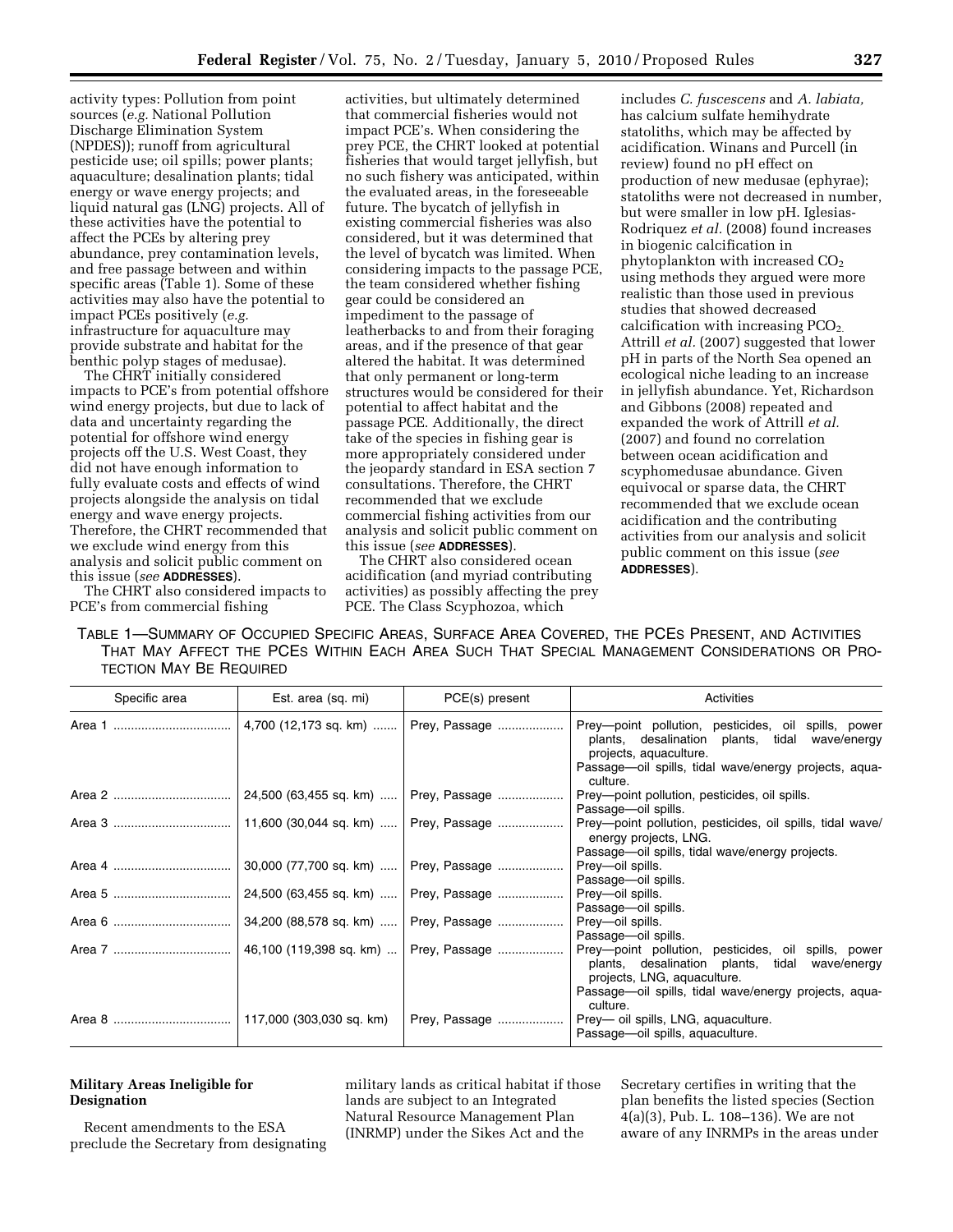consideration for designation as critical habitat.

## **ESA Section 4(b)(2) Analysis**

Section 4(b)(2) of the ESA requires us to use the best scientific information available in designating critical habitat. It also requires that before we designate any ''particular areas,'' we must consider the economic impacts, impacts on national security, and any other relevant impacts. The ESA does not define what ''particular areas'' means in the context of section 4(b)(2), or the relationship of particular areas to ''specific areas'' that meet the statute's definition of critical habitat. As there was no biological basis to further subdivide the eight ''specific areas'' identified within the occupied geographical area into smaller units, we treated these areas as the ''particular areas'' for our initial consideration of impacts of designation. Once impacts are determined, we decide whether to consider exercising discretion to exclude any areas. If we consider exercising such discretion, we are to weigh the benefits of excluding any particular area (avoiding the economic, national security or other costs) against the benefits of designating it (the conservation benefits to the species). If

we conclude that the benefits of exclusion in any particular area outweigh the benefits of designation, we have discretion to exclude areas, so long as exclusion will not result in extinction of the species. We determined to proceed with evaluating the benefits of designation.

## *Benefits of Designation*

The primary benefit of designation is the protection afforded under section 7 of the ESA, requiring all Federal agencies to ensure their actions are not likely to destroy or adversely modify critical habitat. This is in addition to the requirement that all Federal agencies ensure that their actions are not likely to jeopardize the continued existence of the species. The designation of critical habitat also provides other benefits such as improved education and outreach by informing the public about areas and features important to species conservation.

For the purposes of conducting the 4(b)(2) analysis, it was not possible to directly compare the benefits to the costs of designation. For a direct comparison, the benefits would need to be monetized, but we are unaware of available data that would allow us to monetize the benefits expected from

ESA section 7 consultations, education, and outreach for the considered areas. As an alternative approach, we used the overall conservation value ratings that were calculated for each area by the CHRT to represent the qualitative conservation benefit of designation.

In evaluating the conservation value of each specific area, the CHRT assessed how leatherbacks use each area, the frequency and duration of that use, and the quality and quantity of prey species within each area. After reviewing the best available information, the CHRT determined that the eight specific areas varied in terms of potential conservation value for leatherback turtles. The CHRT used professional judgment to assign a relative biological importance score of 1, 2, or 3 (3 representing the highest importance) to each area for each of our two identified PCEs. Scores were then summed and used to assign an overall conservation rating of ''Very Low'', ''Low'', ''Medium'', or ''High'' for each specific area. Summed numeric equivalents for each conservation rating were: Very Low  $= 3$  or less; Low  $= 4$ ;  $Median = 5; High = 6. The scoring$ criteria, parameter scores, and overall conservation rating for each specific area are summarized in Table 2.

TABLE 2—SUMMARY OF PRESENCE (YES/NO) OF PRIMARY CONSTITUENT ELEMENTS AND THE RESULTANT CONSERVATION VALUE RATINGS FOR SPECIFIC AREAS OCCUPIED BY LEATHERBACK TURTLES

| Specific area | PCE Condition & Frequency<br>$1$ = Preferred prey rare or absent and passage conditions to/from/within high use<br>foraging areas needed infrequently or inconsistently<br>2 = Preferred prey present but not consistently abundant or not well distributed and<br>passage conditions to/from/within high use foraging areas are needed more fre-<br>quently and consistently<br>3 = Preferred prey consistently abundant and well distributed and passage condi-<br>tions to/from/within high use foraging areas needed frequently and consistently |                       |         |       | Overall conservation rating                                                  |
|---------------|------------------------------------------------------------------------------------------------------------------------------------------------------------------------------------------------------------------------------------------------------------------------------------------------------------------------------------------------------------------------------------------------------------------------------------------------------------------------------------------------------------------------------------------------------|-----------------------|---------|-------|------------------------------------------------------------------------------|
|               | Prev                                                                                                                                                                                                                                                                                                                                                                                                                                                                                                                                                 | Value                 | Passage | Value | Total                                                                        |
|               |                                                                                                                                                                                                                                                                                                                                                                                                                                                                                                                                                      | 3<br>3<br>2<br>2<br>2 | Yes.    |       | High.<br>High.<br>Very Low.<br>Medium.<br>Medium.<br>Low.<br>Medium.<br>Low. |

### *Economic Benefits of Exclusion*

To determine the economic benefits of excluding particular areas from designation, we estimated the potential cost of designation associated with each area. To do this we first accounted for the baseline level of protection afforded to leatherbacks based on existing Federal and state regulations. When calculating baseline cost estimates, the CHRT heavily relied on information

from the draft economic reports supporting critical habitat designations for the southern resident killer whale (Industrial Economics Incorporated, 2006), green sturgeon (Industrial Economics Incorporated, 2008), and the final economic report for salmon and steelhead (NMFS, 2005). The level of future activities was developed using GIS data and other published data on existing, pending, or future actions (*e.g.* 

Federal Energy Regulatory Commission (FERC) permit license data for LNG projects).

In areas where listed species coexist with leatherbacks (particularly green sturgeon), a portion of affected future activities modifications (and associated costs) are expected to occur regardless of leatherback critical habitat designation. Thus, after estimating the number of projects that may potentially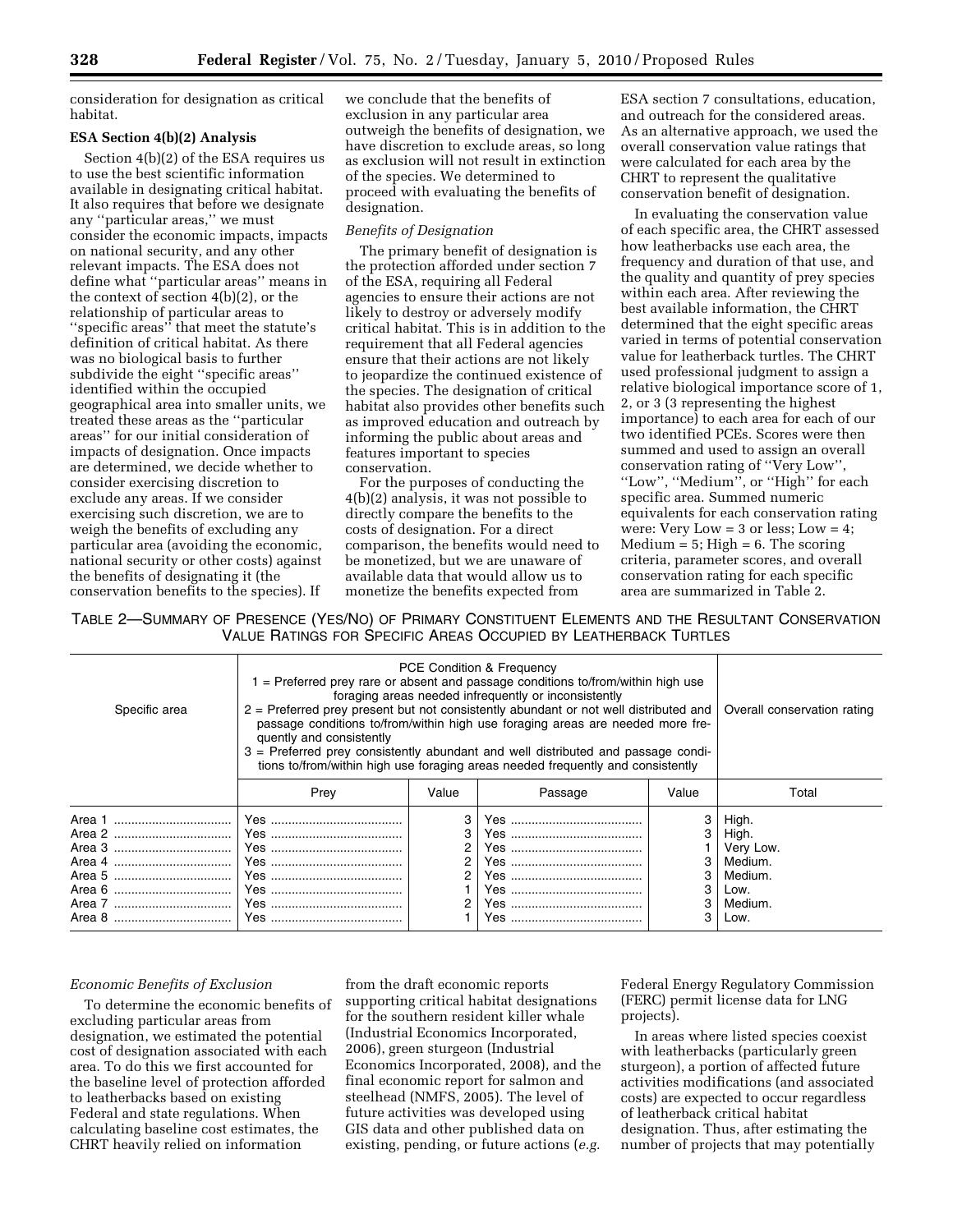require modifications, the CHRT applied an ''incremental score'' to more accurately represent the portion of the projects that would be affected solely by leatherback critical habitat designation. For activities that occur in areas with more existing protections (*e.g.* areas with Marine Sanctuaries or overlapping critical habitat with other listed species), the CHRT estimated that 30 percent of costs would be attributable to designated leatherback critical habitat. For activities that occur in areas with fewer existing protections (*e.g.* areas with other listed species), the CHRT estimated that 50 percent of costs would be attributable to designation of leatherback critical habitat (*see*  economic report for more details).

Annual costs were estimated for each activity in each area and then modified by the incremental score percentage to determine the estimated costs for project modifications due to leatherback critical habitat designation. The majority of activity costs were projected 20 years into the future and where applicable, costs were adjusted for inflation to reflect 2009 values (with a 7 percent discount rate applied to future costs). The CHRT calculated low and high cost scenarios based on spatial considerations for activities that occur on land (*e.g.* agriculture pesticide application) and the likelihood of modifications to existing activities. Where applicable, the high cost scenario estimated costs for activities within 5 miles of the coastline; the low cost scenario estimated costs for activities within 1 mile of the coastline. Estimated costs were determined for all activities except LNG and aquaculture, therefore only a qualitative assessment was possible for these activities. The median value between the high and low cost scenarios was used as the estimated incremental cost for the designation of

each area (*see* economic report for more details).

## *Exclusion of Particular Areas Based on Economic Impacts*

The conservation benefit to the species resulting from the designation of a particular area is not directly comparable to the economic benefit resulting from the exclusion of that particular area. As explained above, we had sufficient information to monetize the estimated economic benefits of exclusion, but were not able to monetize the conservation benefits of designation. To qualitatively scale the economic cost estimates in the same manner as the conservation value ratings, we created economic thresholds (*see* Table 3) and assigned each area an economic rating based on its median annualized cost.

# TABLE 3—ECONOMIC THRESHOLDS AND CORRESPONDING ECONOMIC **RATINGS**

| Threshold                                                              | Economic<br>rating                    |  |
|------------------------------------------------------------------------|---------------------------------------|--|
| \$20,000,000 or more<br>\$700,000-\$19,999,999<br>$$25.000 - $699.999$ | High.<br>Medium.<br>Low.<br>Very Low. |  |

As shown in Table 3 above, we set the high economic threshold at \$20 million or more in costs, based on an estimate of 3 percent of total revenue for activities associated with Area 7, the area with the highest estimated revenues and costs. The economic threshold between medium and low economic costs was set at \$700,000 based on the median value of cost per area. A very low estimated cost threshold was set at less than \$25,000, based on the presumed insignificant distributed burden this would place on affected activities. No areas currently

under review as potential leatherback critical habitat have either high or very low economic costs using this economic scale (see the economic and ESA section 4(b)(2) reports for more details).

The dollar thresholds do not represent a judgment that areas with medium conservation value are worth no more than \$19,999,999, or that areas with very low conservation value ratings are worth no more than \$24,999. These thresholds represent the levels at which we believe the economic impact associated with a particular area would outweigh the conservation benefits of designating that area.

To weigh the benefits of designation against the benefits of exclusion, we compared the conservation value ratings against the economic ratings. Areas were determined to be eligible for exclusion based on economic impacts using three decision rules: (1) Areas with conservation value ratings of ''high'' or ''medium'' were eligible for exclusion only if they had an economic rating above the conservation rating, unless decision rule 3 applies; (2) Areas with conservation value ratings of ''low'' or ''very low'' were eligible for exclusion if they had an economic rating equal to or above the conservation value rating; and (3) Offshore areas with oil spills as the only activity that may affect PCEs are eligible for exclusion regardless of conservation value or economic ratings (*see* explanation below). We seek public comment on these decision rules (*see* **ADDRESSES**).

The dollar thresholds and decision rules provided a relatively simple process for identifying specific areas warranting consideration for exclusion. See Table 4 for a summary of the information used to determine which areas are eligible for exclusion based on economic impacts.

| Table 4—Median Annual Costs and Ratings by Area |
|-------------------------------------------------|
|-------------------------------------------------|

| Areas | Median<br>annualized cost | # Activities types<br>that may affect<br><b>PCEs</b> | Economic rating | Conservation value<br>rating | Eligible for exclusion<br>based on economic<br>impacts? |
|-------|---------------------------|------------------------------------------------------|-----------------|------------------------------|---------------------------------------------------------|
|       | * \$6,820,450             | 8                                                    | Medium          | Medium                       | No.                                                     |
|       | *3,581,850                | 6                                                    | Medium          | High                         | No.                                                     |
| 3<br> | *2,739,800                |                                                      | Medium          | Very Low                     | Yes.                                                    |
| 2<br> | * 1,345,950               | C                                                    | Medium          | High                         | No.                                                     |
|       | 46,650                    | $***$ .                                              | Low             | Medium                       | Yes.                                                    |
| 5     | 46,650                    | $***$ .                                              | Low             | Medium                       | Yes.                                                    |
| 6     | 46,650                    | $***$ .                                              | Low             | Low                          | Yes.                                                    |
| 8     | * 46,650                  | C                                                    | Low<br>         | Low<br>                      | Yes.                                                    |

\* Cost estimates for LNG and Aquaculture were not available so were not included in these estimates. See the economic report for more details.

Oil spill is only activity.

Based on this analysis, Areas 3, 4, 5, 6 and 8 were identified as eligible for

exclusion based on economic impacts. The Secretary may exclude any area

from critical habitat if he determines that the benefits of exclusion outweigh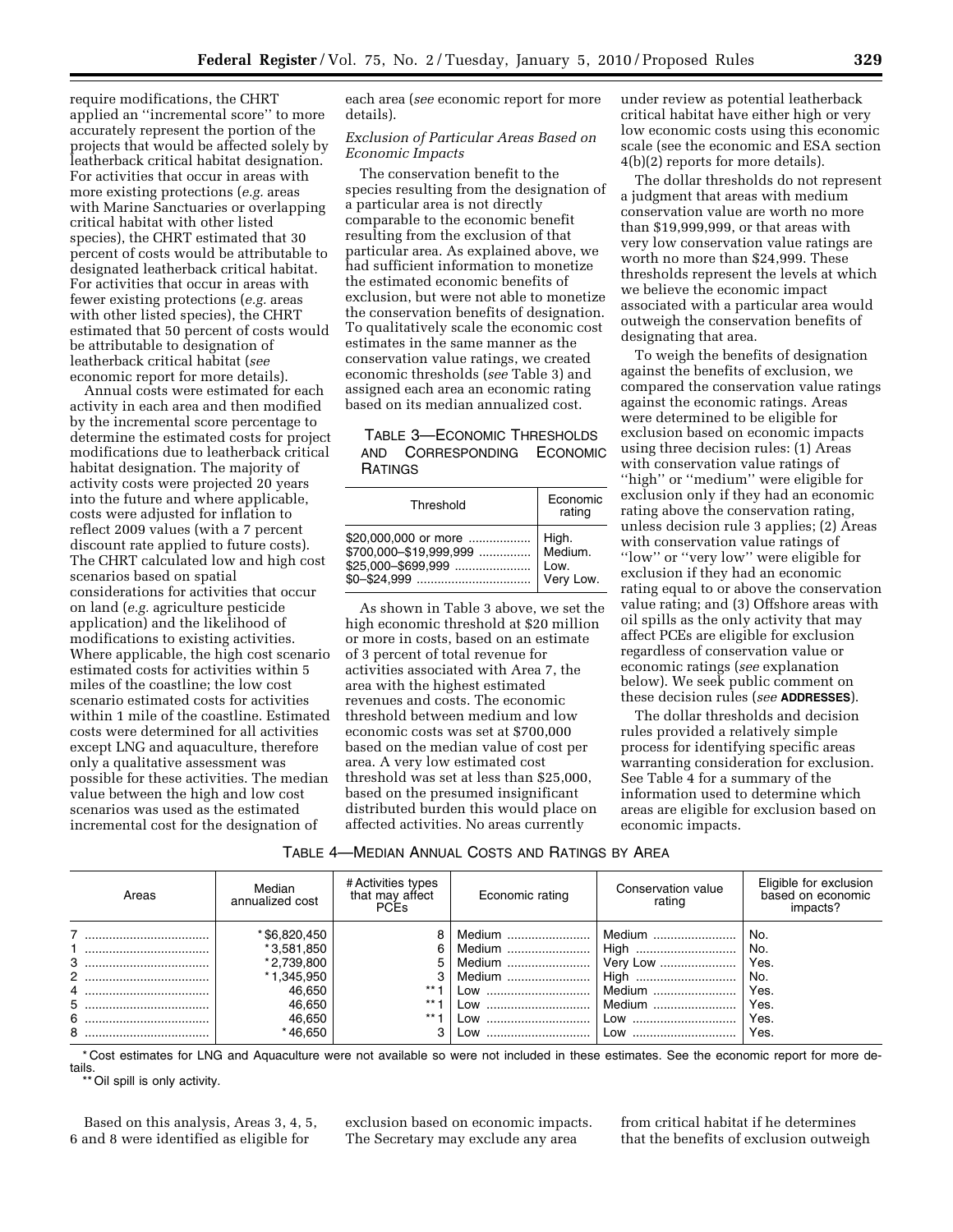the benefits of designating such an area as critical habitat, unless he determines that failure to designate will result in the extinction of the species concerned. Therefore, the CHRT considered whether the exclusion of Areas 3, 4, 5, 6, and 8 would result in the extinction of the endangered leatherback sea turtle.

The CHRT evaluated this question based on the information reviewed when addressing the conservation value ratings and activities that may impact PCEs, and determined that exclusion of Areas 3, 4, 5, 6, and 8 is not likely to cause the extinction of leatherbacks. The CHRT also evaluated whether excluding any of these areas would significantly impede the conservation of the species. After examining relevant scientific and commercial information, the CHRT determined that the exclusion of these areas would not significantly impede conservation. For Area 3 the CHRT based this determination in part on the area's limited overall prey abundance, distribution of preferred prey species, and use of the area by leatherbacks. For Areas 6 and 8 the CHRT based this determination on the fact that these areas have relatively few threats and offer only secondary and tertiary foraging habitat, respectively.

Given their medium conservation value ratings, special attention was given to Areas 4 and 5 to ensure that exclusions would not significantly impede conservation. The CHRT found that although these areas received a medium conservation value rating, oil spills are the only identified activity that may affect PCEs. Based on NOAA's records since the late 1950s, there have been very few and relatively small oil spills documented in these two areas. In general, vessels transiting offshore are widely dispersed and less vulnerable to collisions with one another or with man-made or natural structures. In addition, there has been limited or no response to offshore oil spills when they have occurred off the U.S. West Coast. Therefore, the CHRT reasoned that exclusion of these areas would not impede conservation of leatherback sea turtles since there are few activities within Areas 4 and 5 likely to require special management afforded by critical habitat designation.

Based on the best scientific data currently available, we propose to exclude Areas 3, 4, 5, 6, and 8 from critical habitat designation because the benefits of exclusion outweigh the benefits of inclusion and exclusion will not impede conservation or result in the extinction of the species. We recognize that the lack of documented evidence of leatherbacks in some of these areas may be the result of inadequate monitoring

and encourage directed surveys in both offshore and nearshore areas to increase our knowledge of leatherback use of the waters of the U.S. West Coast. We will evaluate any new information in the final rule stage and encourage public comment on these proposed exclusions (*see* **ADDRESSES**).

## *Exclusions Based on Impacts on National Security*

The Secretary must consider possible impacts on national security when determining critical habitat. Discussions with the Department of Defense (DOD) indicate that there is overlap between the areas proposed here as critical habitat and areas off southern California and Washington where the U.S. Navy conducts training exercises. The Navy provided letters to NMFS detailing the operations areas that they believe should be excluded from critical habitat due to national security. We will continue working with the DOD to identify impacts to national security and to determine whether any military areas are eligible for exclusion from the proposed critical habitat designation. We encourage the public to see Appendix 1 of the 4(b)(2) report for additional information.

### *Exclusions for Indian Lands*

The longstanding and distinctive relationship between the Federal and tribal governments is defined by treaties, statutes, executive orders, judicial decisions, and agreements, which differentiate tribal governments from the other entities that deal with, or are affected by, the Federal Government. This relationship has given rise to a special Federal trust responsibility involving the legal responsibilities and obligations of the United States toward Indian Tribes and the application of fiduciary standards of due care with respect to Indian lands, tribal trust resources, and the exercise of tribal rights. Pursuant to these authorities lands have been retained by Indian Tribes or have been set aside for tribal use. These lands are managed by Indian Tribes in accordance with tribal goals and objectives within the framework of applicable treaties and laws. Executive Order 13175, Consultation and Coordination with Indian Tribal Governments, outlines the responsibilities of the Federal Government in matters affecting tribal interests. Indian lands are those defined in the Secretarial Order ''American Indian Tribal Rights, Federal-Tribal Trust Responsibilities, and the Endangered Species Act'' (June 5, 1997), including: (1) Lands held in trust by the United States for the benefit of any

Indian tribe; (2) land held in trust by the United States for any Indian Tribe or individual subject to restrictions by the United States against alienation; (3) fee lands, either within or outside the reservation boundaries, owned by the tribal government; and (4) fee lands within the reservation boundaries owned by individual Indians.

We reviewed maps indicating that several areas along the Washington coast under consideration as critical habitat overlap with Indian lands. These overlapping areas consist of a narrow intertidal zone associated with Indian lands, from the line of mean lower low water to extreme low water, for the following federally recognized tribes (73 FR 18553, April 4, 2008): The Hoh, Makah, Quileute, and Quinault tribes.

To assess the exclusion of Indian lands under section 4(b)(2) of the ESA, we compared the benefits of designation to the benefits of exclusion. The benefits of exclusion include: (1) The furtherance of established national policies, our Federal trust obligations and our deference to the tribes in management of natural resources on their lands; (2) the maintenance of effective long-term working relationships to promote species conservation on an ecosystem-wide basis; (3) the allowance for continued meaningful collaboration and cooperation in scientific work to learn more about the conservation needs of the species on an ecosystem-wide basis; and (4) continued respect for tribal sovereignty over management of natural resources on Indian lands through established tribal natural resource programs. Given that the affected Indian lands represent a very small proportion of the total critical habitat area and, moreover, the high benefits of exclusion, we determined that the benefits of exclusion outweigh the benefits of designation. We also determined that these proposed exclusions will not result in extinction, or impede conservation, of leatherback turtles. Therefore, we propose the exclusion of the identified Indian lands from the proposed critical habitat designation for leatherback turtles. The 4(b)(2) report provides a more detailed description of our assessment and determination for Indian lands.

#### **Critical Habitat Designation**

We proposed to designate areas 1, 2, and 7, which includes approximately 70,600 square miles (182,854 square km) of marine habitat in California, Oregon, and Washington and offshore Federal waters. The proposed critical habitat areas contain the physical or biological features essential to the conservation of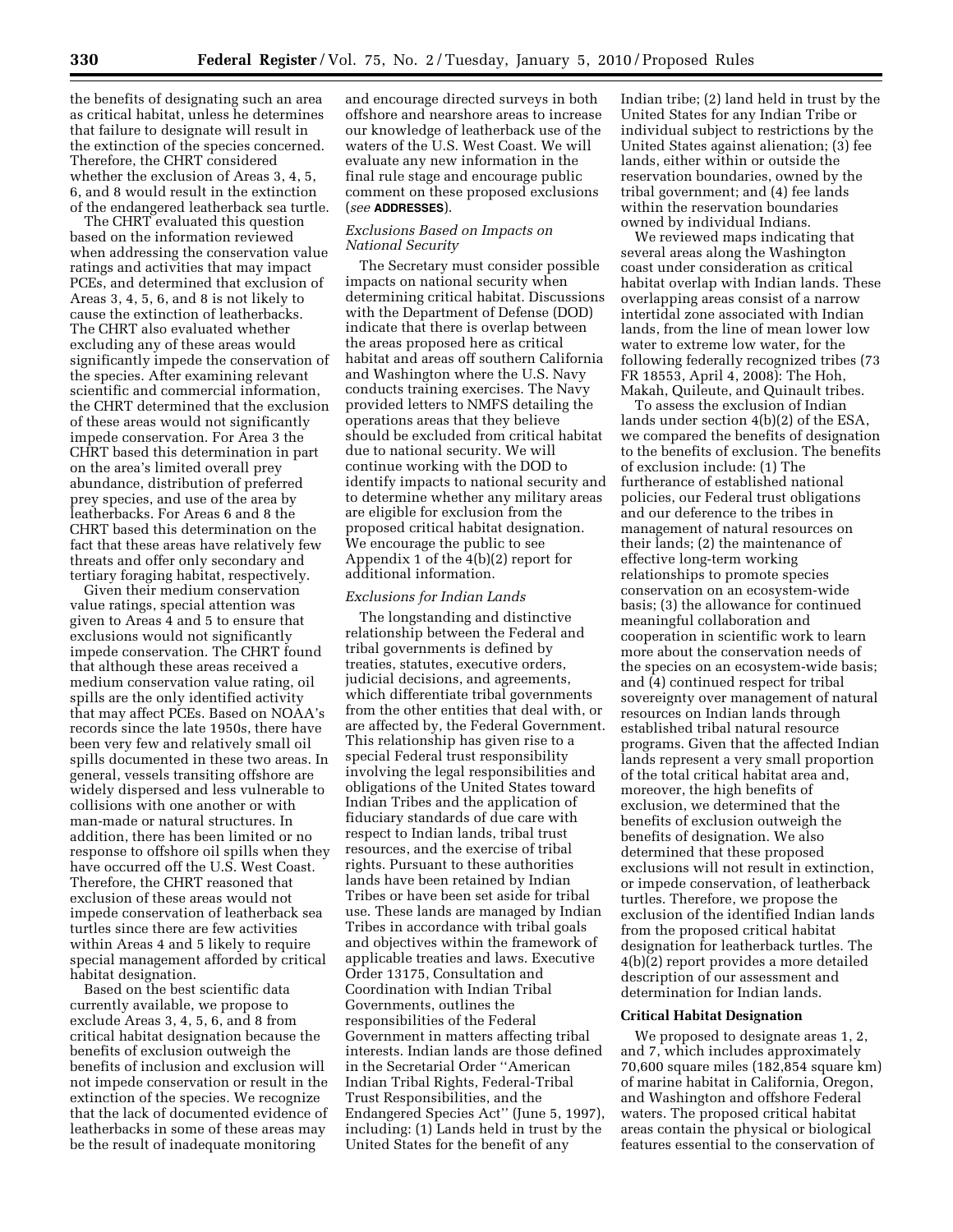the species that may require special management considerations or protection. We propose to exclude from designation areas 3, 4, 5, 6, and 8, for which the benefits of exclusion outweigh the benefits of designation. We conclude that the exclusion of these areas will not result in the extinction of the species, nor impede conservation of the species.

#### **Effects of Critical Habitat Designation**

Section 7(a)(2) of the ESA requires Federal agencies to insure that any action authorized, funded, or carried out by the agency (agency action) does not jeopardize the continued existence of any threatened or endangered species or destroy or adversely modify designated critical habitat. Federal agencies are also required to confer with us regarding any actions likely to jeopardize a species proposed for listing under the ESA, or likely to destroy or adversely modify proposed critical habitat, pursuant to section 7(a)(4). A conference involves informal discussions in which we may recommend conservation measures to minimize or avoid adverse effects. The discussions and conservation recommendations are to be documented in a conference report provided to the Federal agency. If requested by the Federal agency, a formal conference report may be issued; including a biological opinion prepared according to 50 CFR 402.14. A formal conference report may be adopted as the biological opinion when the species is listed or critical habitat designated, if no significant new information or changes to the action alter the content of the opinion. When a species is listed or critical habitat is designated, Federal agencies must consult with NMFS on any agency actions to be conducted in an area where the species is present and that may affect the species or its critical habitat. During the consultation, we would evaluate the agency action to determine whether the action may adversely affect listed species or critical habitat and issue our findings in a biological opinion or concurrence letter. If we conclude in the biological opinion that the agency action would likely result in the destruction or adverse modification of critical habitat, we would also recommend any reasonable and prudent alternatives to the action. Reasonable and prudent alternatives (defined in 50 CFR 402.02) are alternative actions identified during formal consultation that can be implemented in a manner consistent with the intended purpose of the action, that are consistent with the scope of the Federal agency's legal authority and jurisdiction, that are economically and

technologically feasible, and that would avoid the destruction or adverse modification of critical habitat. Regulations (50 CFR 402.16) require Federal agencies that have retained discretionary involvement or control over an action, or where such discretionary involvement or control is authorized by law, to reinitiate consultation on previously reviewed actions in instances where: (1) Critical habitat is subsequently designated; or (2) new information or changes to the action may result in effects to critical habitat not previously considered in the biological opinion. Consequently, some Federal agencies may request reinitiation of a consultation or conference with us on actions for which formal consultation has been completed, if those actions may affect designated critical habitat or adversely modify or destroy proposed critical habitat. Activities subject to the ESA section 7 consultation process include activities on Federal lands and activities on private or state lands requiring a permit from a Federal agency (*e.g.* an ESA section 10(a)(1)(B) permit from NMFS) or some other Federal action, including funding (*e.g.* Federal Highway Administration (FHA)). ESA section 7 consultation would not be required for Federal actions that do not affect listed species or critical habitat and for actions on non-federal and private lands that are not federally funded, authorized, or carried out.

#### **Activities That May Be Affected**

Section 4(b)(8) of the ESA requires that we describe briefly and evaluate, in any proposed or final regulation to designate critical habitat, those activities that may destroy or adversely modify such habitat or that may be affected by such designation. A wide variety of activities may affect critical habitat and, when carried out, funded, or authorized by a Federal agency, will require an ESA section 7 consultation. These Federal actions and/or regulated activities (detailed in the economic report) include: regulation of point source pollution, particularly NPDES facilities and pesticide application (*e.g.*  EPA); oil spills (*e.g.* U.S. Coast Guard (USCG) and EPA have response authorities); power plants (*e.g.* Nuclear Regulatory Commission (NRC) regulates commercial nuclear power); desalination plants (*e.g.* EPA regulates discharge/USCG and U.S. Army Corps of Engineers (USACE) are involved with permitting or approving structures or placing fill that may affect navigation); tidal/wave energy (*e.g.* FERC permitting or licensing); LNG projects (*e.g.* FERC or USCG permitting requirement), and

aquaculture (*e.g.* USACE, EPA, or Minerals Management Service permitting requirements). We believe this proposed rule will provide Federal agencies, private entities, and the public with clear notification of critical habitat for leatherback sea turtles and the boundaries of such habitat. This designation will also allow Federal agencies and others to evaluate the potential effects of their activities on critical habitat to determine if ESA section 7 consultation with NMFS is needed. Questions regarding whether specific activities will constitute destruction or adverse modification of critical habitat should be directed to NMFS (*see* **ADDRESSES**).

## **Information Quality Act and Peer Review**

The data and analyses supporting this proposed action have undergone a predissemination review and have been determined to be in compliance with applicable information quality guidelines implementing the Information Quality Act (IQA) (Section 515 of Pub. L. 106–554). In December 2004, the Office of Management and Budget (OMB) issued a Final Information Quality Bulletin for Peer Review pursuant to the IQA. The Bulletin established minimum peer review standards, a transparent process for public disclosure of peer review planning, and opportunities for public participation with regard to certain types of information disseminated by the Federal Government. The peer review requirements of the OMB Bulletin apply to influential or highly influential scientific information disseminated on or after June 16, 2005. To satisfy our requirements under the OMB Bulletin, we obtained independent peer review of the scientific information that supports the proposal to designate critical habitat for the leatherback sea turtle and incorporated the peer review comments prior to dissemination of this proposed rulemaking.

### **Public Comments Solicited**

We solicit comments or suggestions from the public, other concerned governments and agencies, the scientific community, industry, non-governmental organizations, or any other interested party concerning the proposed designation and exclusions, the biological report, the economic report, IRFA analysis, and the 4(b)(2) report. We are particularly interested in comments and information in the following areas: (1) Information describing the abundance, distribution, and habitat use of leatherback sea turtles in the eastern Pacific Ocean; (2)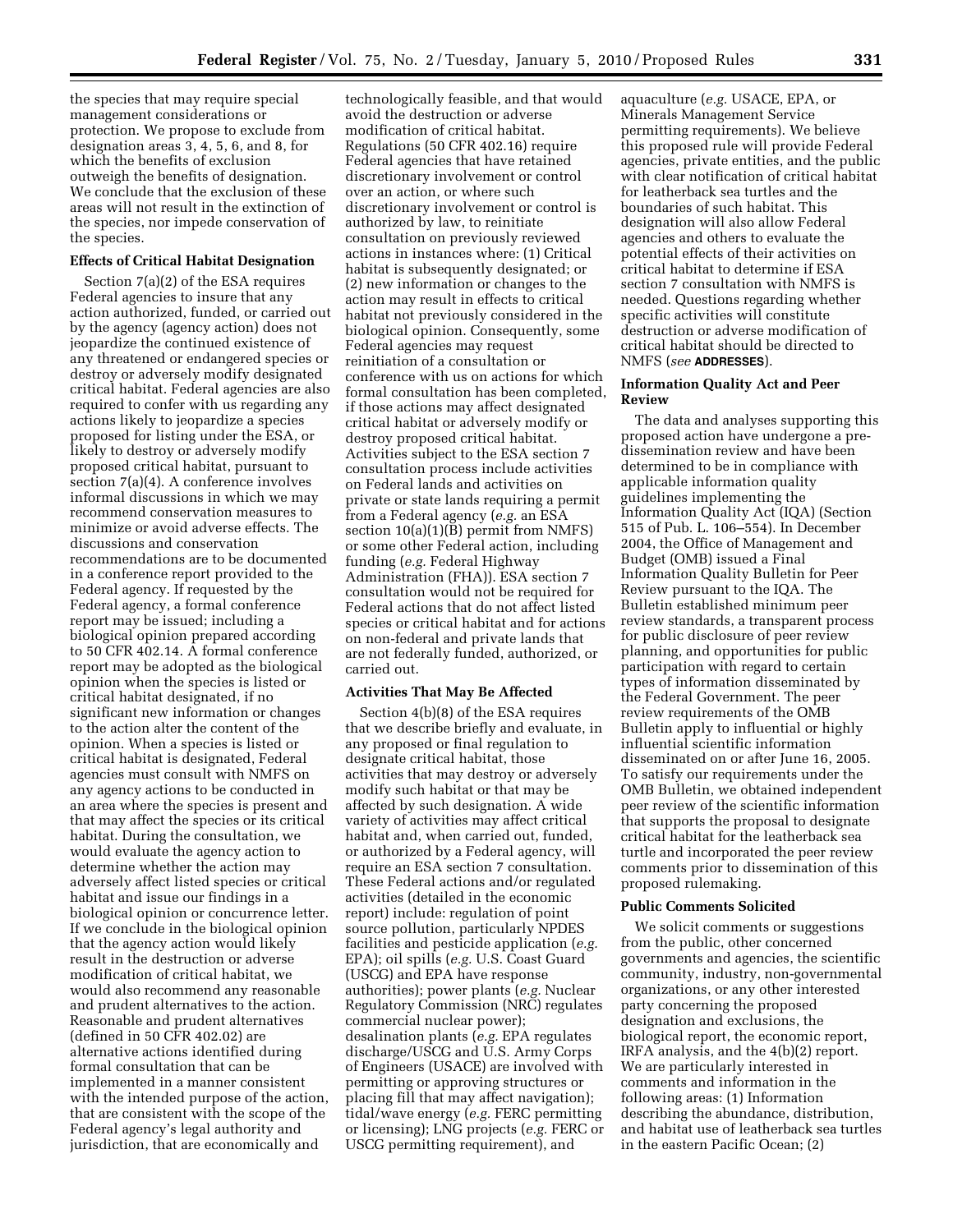Information on the identification, location, and the quality of physical or biological features and PCEs which may be essential to the conservation of the species, including whether water quality should be a PCE; (3) Information regarding potential benefits of designating any particular area of the proposed critical habitat, including information on the types of Federal actions that may affect the designated critical habitat, the physical and biological features, and/or the PCEs; (4) Information regarding potential impacts of designating any particular area, including the types of Federal actions that may trigger an ESA section 7 consultation and the possible modifications that may be required of those activities; (5) Information regarding the benefits of excluding a particular area of the proposed critical habitat; (6) Current or planned activities in the area proposed as critical habitat and costs of potential modifications to those activities due to critical habitat designation; (7) Any foreseeable economic, national security, or other relevant impact resulting from the proposed designation; (8) Information on water quality, ocean acidification and projected global climate change impacts in the proposed areas and their potential effects on the physical and biological features, and/or the PCEs; (9) Information regarding commercial fishing activities and their potential effects on the physical and biological features, and/or the PCEs; (10) Information on the potential for wind energy projects off the U.S. West Coast, including potential economic costs and effects on the physical and biological features, and/or the PCEs.

You may submit your comments and materials concerning this proposal by any one of several methods (*see*  **ADDRESSES**). Copies of the proposed rule and supporting documentation, including the biological report, economic analysis, IRFA analysis, and the 4(b)(2) report, can be found on the NMFS Web site *http:// www.nmfs.noaa.gov/pr/species/turtles/ leatherback.htm#documents.* We will consider all comments pertaining to this designation received during the comment period in preparing the final rule. Accordingly, the final decision may differ from this proposal.

## **Public Hearings**

Joint NMFS and USFWS regulations (50 CFR 424.16(c)(3)) state that the Secretary shall promptly hold at least one public hearing if any person requests one within 45 days of publication of a proposed regulation to list a species or to designate critical

habitat. Requests for public hearings must be made in writing (*see*  **ADDRESSES**) by February 19, 2010. If a public hearing is requested, a notice detailing the specific hearing location and time will be published in the **Federal Register** at least 15 days before the hearing is to be held. Information on the specific hearing locations and times will be posted on our Web site at *http:// www.nmfs.noaa.gov/pr/species/turtles/ leatherback.htm#documents.* Such hearings provide the opportunity for interested individuals and parties to give comments, exchange information and opinions, and engage in a constructive dialogue concerning this proposed rule. We encourage the public's participation and involvement in ESA matters.

### **Classification**

#### *Regulatory Planning and Review*

The Office of Management and Budget (OMB) has determined that this proposed rule is significant under Executive Order 12866. An economic report and 4(b)(2) report have been prepared to support the exclusion process under section 4(b)(2) of the ESA.

## *National Environmental Policy Act*

We have determined that an environmental analysis as provided for under the National Environmental Policy Act of 1969 for critical habitat designations made pursuant to the ESA is not required. See *Douglas County* v. *Babbitt,* 48 F.3d 1495 (9th Cir. 1995), cert. Denied, 116 S.Ct 698 (1996).

## *Regulatory Flexibility Act (5 U.S.C. 601 et seq.)*

Under the Regulatory Flexibility Act (RFA) (5 U.S.C. 601 *et seq.,* as amended by the Small Business Regulatory Enforcement Fairness Act (SBREFA) of 1996), whenever an agency publishes a notice of rulemaking for any proposed or final rule, it must prepare and make available for public comment a regulatory flexibility analysis describing the effects of the rule on small entities (*i.e.,* small businesses, small organizations, and small government jurisdictions). We have prepared an initial regulatory flexibility analysis (IRFA). This document is available upon request (*see* **ADDRESSES**), via our Web site *http://www.nmfs.noaa.gov/pr/ species/turtles/* 

*leatherback.htm#documents,* or via the Federal eRulemaking Web site at *http://www.regulations.gov.* The results of the IRFA are summarized below. A description of the action, why it is being considered, and the objectives of and

legal basis for this action are contained in the preamble of this proposed rule.

At the present time, little information exists regarding the cost structure and operational procedures and strategies in the sectors that may be directly affected by the potential critical habitat designation. In addition, a great deal of uncertainty exists with regard to how potentially regulated entities will attempt to avoid the destruction or adverse modification of critical habitat. This is because relatively little data exist on the effects to leatherback sea turtles and their prey from aspects of the activities identified (*i.e.,* water quality, water temperature, etc.). With these limitations in mind, we considered which of the potential economic impacts we analyzed might affect small entities. These estimates should not be considered exact estimates of the impacts of potential critical habitat to individual businesses.

The impacts to small businesses were assessed for the following six activities: NPDES activities; agriculture; oil spills; power plants; tidal/wave energy projects; and LNG projects. The impacts on small entities were not assessed for desalination plants and aquaculture facilities due to lack of information.

Small entities were defined by the Small Business Administration size standards for each activity type. The majority (> 97 percent) of entities affected within each specific area would be considered a small entity. A total of 3,458 small businesses involved in the activities listed above would most likely be affected by the proposed critical habitat designation. The estimated annualized costs associated with ESA section 7 consultations incurred per small entity range from \$0 to \$281,800, with the largest annualized impacts estimated for entities involved in agricultural pesticide application (\$5,500 to \$281,800) and tidal/wave energy projects (\$11,300 to \$236,600). These amounts are most likely overestimates, as they are based on assumptions that such actions may not be able to proceed if a consultation found that the project adversely modified critical habitat. The total estimated annualized cost of section 7 consultation incurred by small entities is estimated to be about \$930,000. The estimated economic impacts on small entities vary depending on the activity type and location.

As required by the RFA (as amended by the SBREFA), we considered various alternatives to the proposed critical habitat designation for the leatherback. We considered and rejected the alternative of not designating critical habitat for the leatherback because such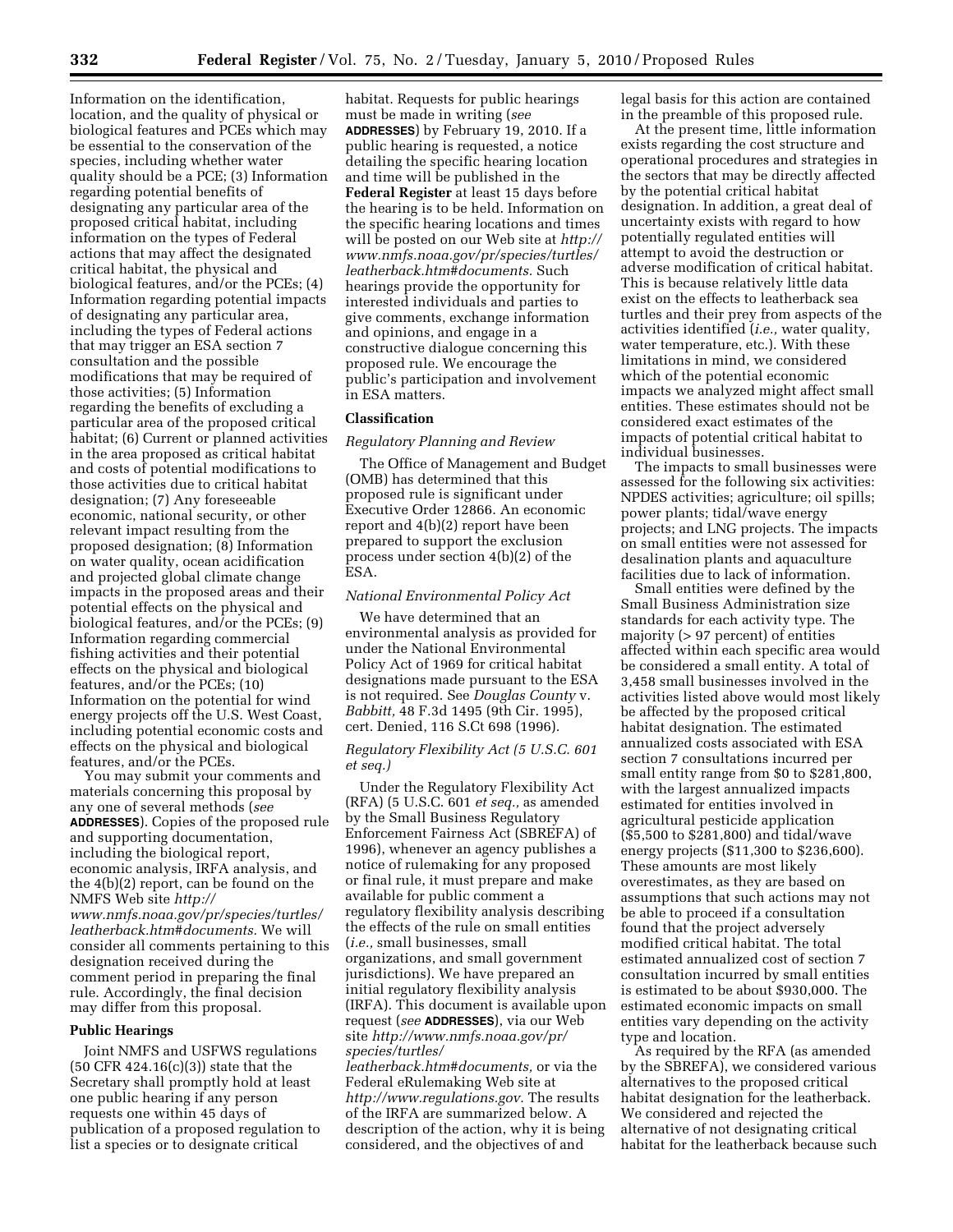an approach does not meet the legal requirements of the ESA. Because the benefits of exclusion for particular areas appear to outweigh the benefits of designation, NMFS is proposing to exclude those areas from the designation; however, NMFS is seeking comments on the alternative of designating all potential critical habitat areas (*i.e.,* no areas excluded), and will evaluate comments received.

We have considered and evaluated each of these alternatives in the context of the ESA section 4(b)(2) process of weighing benefits of exclusion against benefits of designation, and we believe that the current proposal provides an appropriate balance between conservation needs and the associated economic and other relevant impacts. It is estimated that small entities will avoid \$578,300 in compliance costs, due to the proposed exclusions made in this designation. We seek information regarding the information in the economic analysis and the impacts to small entities (*see* **ADDRESSES**).

## *Coastal Zone Management Act*

Section 307(c)(1) of the Federal Coastal Zone Management Act of 1972 requires that all Federal activities that affect the land or water use or natural resource of the coastal zone be consistent with approved state coastal zone management programs to the maximum extent practicable. We have determined that this proposed designation of critical habitat is consistent to the maximum extent practicable with the enforceable policies of approved Coastal Zone Management Programs of California, Oregon, and Washington. The determination has been submitted for review by the responsible agencies in the aforementioned states.

### *Federalism*

Executive Order 13132 requires agencies to take into account any Federalism impacts of regulations under development. It includes specific consultation directives for situations where a regulation will preempt state law, or impose substantial direct compliance costs on state and local governments (unless required by statute). We have determined that the proposed rule to designate critical habitat for the leatherback sea turtle under the ESA is a policy that does not have federalism implications. Consistent with the requirements of Executive Order 13132, recognizing the intent of the Administration and Congress to provide continuing and meaningful dialogue on issues of mutual state and Federal interest, and in

keeping with Department of Commerce policies, the Assistant Secretary for Legislative and Intergovernmental Affairs will provide notice of the proposed action and request comments from the appropriate officials in states where leatherback sea turtles occur.

## *Paperwork Reduction Act*

This proposed rule does not contain a collection-of-information requirement for the purposes of the Paperwork Reduction Act.

## *Unfunded Mandates Reform Act*

In accordance with the Unfunded Mandates Reform Act, we make the following findings: (a) The designation of critical habitat does not impose an ''enforceable duty'' on state, local, tribal governments or the private sector and therefore does not qualify as a Federal mandate. In general, a Federal mandate is a provision in legislation, statute, or regulation that would impose an ''enforceable duty'' upon non-federal governments, or the private sector and includes both ''Federal intergovernmental mandates'' and ''Federal private sector mandates.'' Under the ESA, the only regulatory effect is that Federal agencies must ensure that their actions do not jeopardize the continued existence of the species or destroy or adversely modify critical habitat under section 7. While non-federal entities who receive Federal funding, assistance, permits or otherwise require approval or authorization from a Federal agency for an action may be indirectly impacted by the designation of critical habitat, the legally binding duty to avoid jeopardy and the destruction or adverse modification of critical habitat rests squarely on the Federal agency. Furthermore, to the extent that nonfederal entities are indirectly impacted because they receive Federal assistance or participate in a voluntary Federal aid program, the Unfunded Mandates Reform Act would not apply. (b) We do not believe that this proposed rule would significantly or uniquely affect small governments because it is not likely to produce a Federal mandate of \$100 million or greater in any year; that is, it is not a ''significant regulatory action'' under the Unfunded Mandates Reform Act. In addition, the designation of critical habitat imposes no obligations on local, state or tribal governments. Therefore, a Small Government Agency Plan is not required.

## *Takings*

Under Executive Order 12630, Federal agencies must consider the effects of their actions on constitutionally

protected private property rights and avoid unnecessary takings of property. A taking of property includes actions that result in physical invasion or occupancy of private property, and regulations imposed on private property that substantially affect its value or use. In accordance with Executive Order 12630, the proposed critical habitat designation does not pose significant takings implications. A takings implication assessment is not required. This proposed designation affects only Federal agency actions (*i.e.* those actions authorized, funded, or carried out by Federal agencies). Therefore, the critical habitat designation does not affect landowner actions that do not require Federal funding or permits. This designation would not increase or decrease the current restrictions on private property concerning take of leatherback sea turtles, nor do we expect the final critical habitat designation to impose substantial additional burdens on land use or substantially affect property values. Additionally, the final critical habitat designation does not preclude the development of Habitat Conservation Plans and issuance of incidental take permits for non-Federal actions. Owners of areas included within the proposed critical habitat designation would continue to have the opportunity to use their property in ways consistent with the survival of listed leatherback sea turtles.

## *Government to Government Relationships With Tribes*

The longstanding and distinctive relationship between the Federal and tribal governments is defined by treaties, statutes, executive orders, judicial decisions, and agreements, which differentiate tribal governments from the other entities that deal with, or are affected by, the Federal Government. This relationship has given rise to a special Federal trust responsibility involving the legal responsibilities and obligations of the United States toward Indian Tribes and the application of fiduciary standards of due care with respect to Indian lands, tribal trust resources, and the exercise of tribal rights. Executive Order 13175, Consultation and Coordination with Indian Tribal Governments, outlines the responsibilities of the Federal Government in matters affecting tribal interests. If NMFS issues a regulation with tribal implications (defined as having a substantial direct effect on one or more Indian tribes, on the relationship between the Federal Government and Indian tribes, or on the distribution of power and responsibilities between the Federal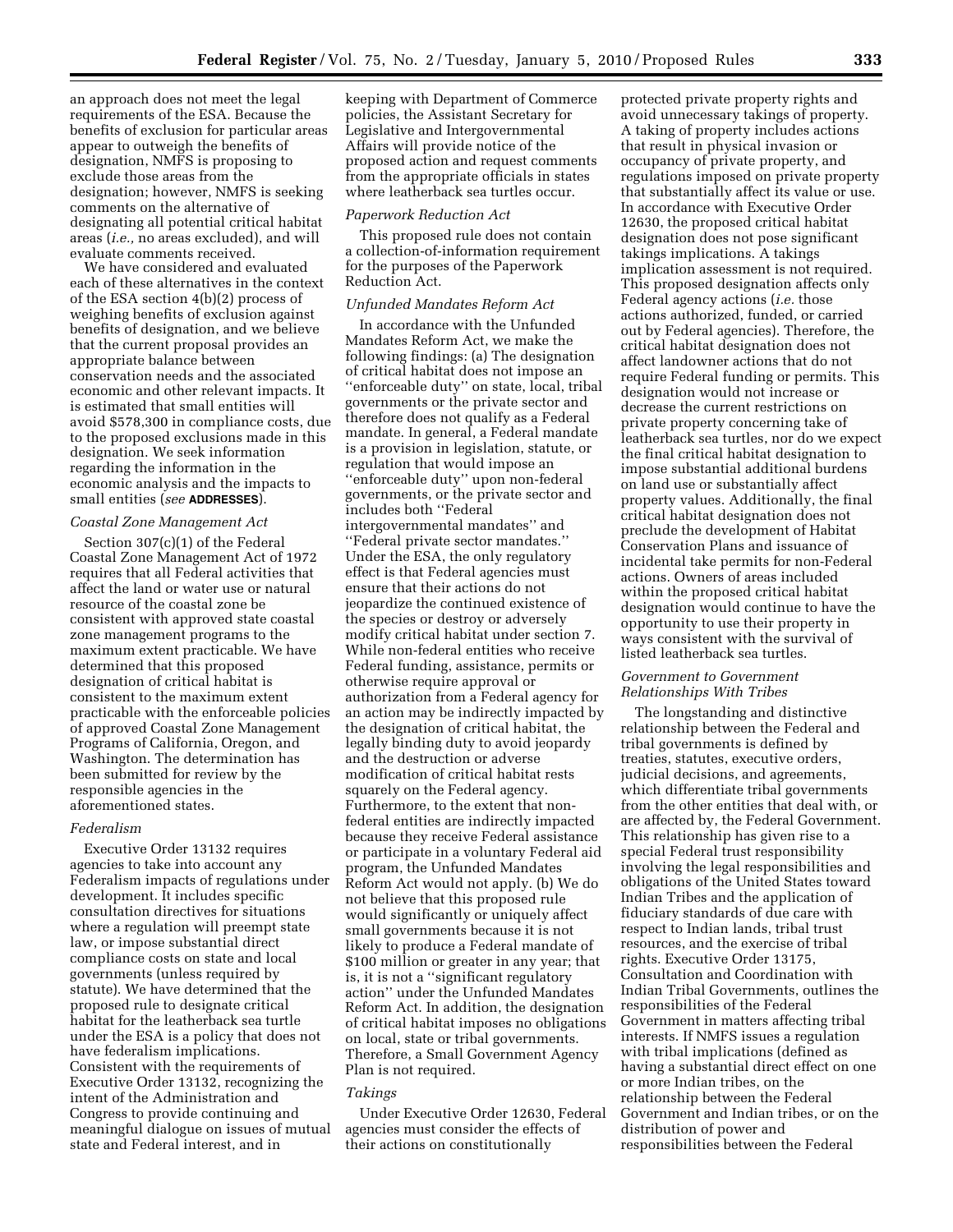Government and Indian tribes) we must consult with those governments or the Federal Government must provide funds necessary to pay direct compliance costs incurred by tribal governments. The proposed critical habitat designation does not have tribal implications. The proposed critical habitat designation excludes tribal lands (*see* Exclusions for Indian Lands section above) and does not affect tribal trust resources or the exercise of tribal rights.

## *Energy Effects*

Executive Order 13211 requires agencies to prepare a Statement of Energy Effects when undertaking a ''significant energy action.'' According to Executive Order 13211, ''significant energy action'' means any action by an agency that is expected to lead to the promulgation of a final rule or regulation that is a significant regulatory action under Executive Order 12866 and is likely to have a significant adverse effect on the supply, distribution, or use of energy. We have considered the potential impacts of this action on the supply, distribution, or use of energy (*see* economic report). Activities associated with the supply, distribution, or use of energy that may be affected by the critical habitat designation include the operation of: (1) Power plants; (2) proposed and potential tidal, wave and wind energy projects; (3) LNG projects.

The economic analysis identified seven power plants that may be affected by the potential critical habitat designation. Future management and required project modifications for leatherback critical habitat related to power plants under ESA Section 7 consultation include: Cooling of thermal effluent before release to the environment; treatment of any contaminated waste materials; and modifications associated with permits issued under NPDES. All of the power plants are located on the California coast and are subject to existing regulations through the NRC and California Energy Commission.

The economic analysis identified twelve tidal/wave energy projects that may be affected by the potential critical habitat designation. Eight of these energy projects have received preliminary permits from the FERC and four of the projects have pending applications. Given the necessary timeframes for project construction, it may be reasonable to assume that this set of projects will incur project modification costs related to leatherback critical habitat within the next 20 years. However, it should also be noted that other new permit applications are likely to be filed in the future, and that rate of

application may be increasing. We seek comment on the likely number of projects within the timeframe of this analysis (*see* **ADDRESSES**). Relevant information received will inform our final analysis of energy effects.

Given that these projects are in their preliminary stages, it is not clear what effects the projects will have on habitats and natural resources, nor what effects a critical habitat designation would have on these projects. The exact nature of habitat impacts is difficult to predict; however, possible impacts to features of the potential leatherback critical habitat include obstruction of passage or migration and disturbance to prey species during their benthic, polyp stage. It is unknown whether the passage PCE could also be affected by the electromagnetic fields generated by these types of projects.

The economic analysis identified seven LNG projects that may be affected by potential leatherback critical habitat. FERC regulates LNG projects. There are three proposed LNG projects and four potential LNG projects within the analyzed areas. Like the alternative energy projects, there is a high degree of uncertainty regarding whether these proposed projects will be implemented. As a result, it is unclear at this time what effects a critical habitat designation would have on these proposed LNG projects; however, using available information, project modifications may include: biological monitoring; spatial restrictions on project installation; and specific measures to respond to catastrophes. We seek information on the nature and extent of likely modifications from LNG projects resulting from the designation of leatherback critical habitat (*see*  **ADDRESSES**). Relevant information received will inform our final analysis.

We have determined that the energy effects of this proposed rule are unlikely to exceed the energy impact thresholds identified in Executive Order 13211 and that this proposed rulemaking is, therefore, not a significant energy action (*see* economic report).

## **References Cited**

A complete list of all references cited in this rule making can be found on our Web site at *http://www.nmfs.noaa.gov/ pr/species/turtles/ leatherback.htm#documents,* and is available upon request from the NMFS (*see* **ADDRESSES**).

## **List of Subjects in 50 CFR Part 226**

Endangered and threatened species.

Dated: December 30, 2009.

## **James W. Balsiger,**

*Acting Assistant Administrator for Fisheries, National Marine Fisheries Service.* 

For the reasons set out in the preamble, we propose to amend 50 CFR part 226 to read as follows:

## **PART 226—DESIGNATED CRITICAL HABITAT**

1. The authority citation of part 226 continues to read as follows:

**Authority:** 16 U.S.C. 1533.

2. Revise § 226.207, to read as follows:

## **§ 226.207 Critical habitat for leatherback turtles (Dermochelys coriacea).**

Critical habitat is designated for leatherback turtles as described in this section. The textual descriptions of critical habitat in this section are the definitive source for determining the critical habitat boundaries. The overview maps are provided for general guidance purposes only and not as a definitive source for determining critical habitat boundaries.

(a) The waters adjacent to Sandy Point, St. Croix, U.S. Virgin Islands, up to and inclusive of the waters from the hundred fathom curve shoreward to the level of mean high tide with boundaries at 17°42′12″ N. and 64°50′00″ W.

(b) All U.S. coastal marine waters within the areas in paragraphs (b)(1) and (2) of this section and as described in paragraphs (b)(3) and (4) of this section and depicted in paragraph (b)(5) of this section:

(1) California.

(i) The area bounded by Point Sur (36°18′22″ N./121°54′9″ W.) then north along the shoreline following the line of mean lower low water to Point Arena, California (38°57′14″ N./123°44′26″ W.) then west to 38°57′14″ N./123°56′44″ W. then south along the 200 meter isobath to 36°18′22″ N./122°4′13″ W. then east to the point of origin at Point Sur.

(ii) Nearshore area from Point Arena, California, to Point Vicente, California (35°44′30″ N./118°24′44″ W.), exclusive of Area 1 (see above) and offshore to a line connecting 38°57′14″ N./126°22′55″ W. and 33°44′30″ N./121°53′41″ W.

(2) Oregon/Washington. The area bounded by Winchester Bay, Oregon (43°39′58″ N./124°13′06″ W.) north along the shoreline following the line of mean lower low water to Cape Flattery, Washington (48°23′10″ N./124°43′32″ W.) then north to the U.S./Canada boundary at 48°29′38″ N./124°43′32″ W. then west and south along the line of the U.S. Exclusive Economic Zone to 47°57′38″ N./126°22′54″ W. then south along a line approximating the 2,000